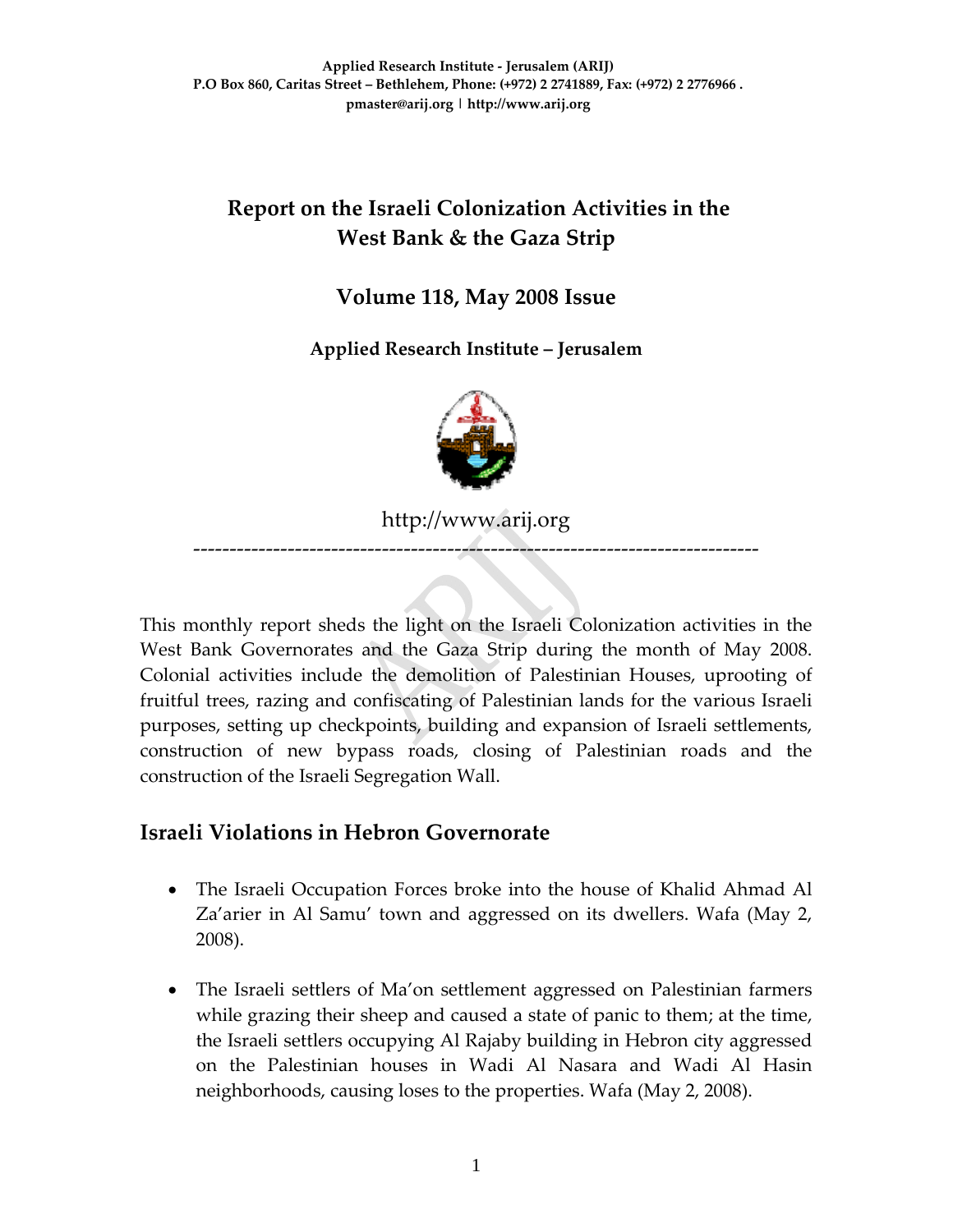- The Israeli settlers demolished two trailers in the illegal outpost of Beit Yatir Farm South, south of Hebron city according to an agreement signed between Yesha Council and the Israeli Defense Ministry to which some outposts would be legalized in exchange for the voluntary evacuation of others. Haaretz (May 4, 2008).
- The Israeli Occupation Forces demolished the Israeli synagogue of Hazon David outpost in Hebron city. Haaretz (May 4, 2008).
- The Israeli settlers of Qiryat Arba' aggressed on Palestinian houses located in Wadi Al Nasara neighborhood, alongside the prayers road which connects the settlement with the Ibrahimi Mosque, causing extensive loses to thehouses. Wafa (May 4, 2008).
- The Israeli Occupation Forces broke into the house of Basim Yousef Jaber Al Ka'ka in Adh Dhahirya town and widely searched the house. Wafa (May 4, 2008).
- The Israeli Occupation Troops broke into 'Abed Allah 'Azam Mosque and several numbers of commercial stores in Hebron city and confiscated properties; in addition, the IOF aggressed on the houses of Yousef 'Abed Allah Al Rejoub, Nimr Al Rejoub Isma'il 'Abed Allah Al Rejoub and Mahmoud 'Ali Msalam Al Rejoub in Kresa area in Dura town, causing extensive damages to the properties. Wafa (Apr 5, 2008).
- The Israeli Occupation Authorities plan to remove an Israeli checkpoint south of Hebron city. Quds (May 5, 2008).
- A Group of the Israeli settlers aggressed on the Palestinian houses in the eastern neighbourhoods of Hebron city and caused extensive loses to the properties. Wafa (May 6, 2008).
- The Israeli Occupation Forces broke into the house of the Palestinian Parliament 'Azam Salhab in Hebron city and destroyed properties. PNN (May 7, 2008).
- The Israeli Occupation Authorities handed out residents of Hilat Su'ud and Sha'b Ward areas in Hebron city and Beit Kahil military warnings to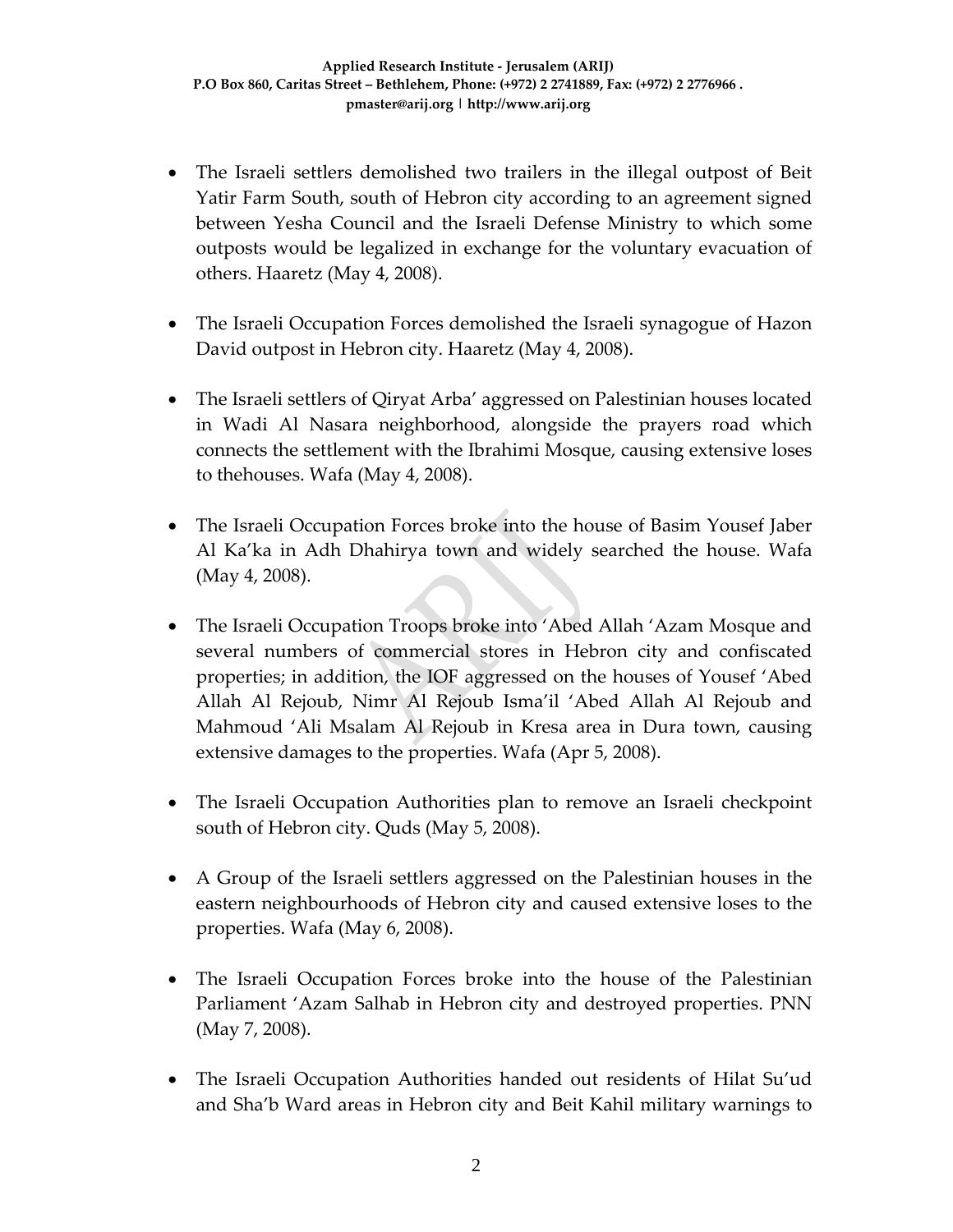stop construction at 10 Palestinian houses under the pretext of not having building permits. Among owners, the following were known: Khalid Ahmad Hussein Al Qawasmy, Khalid 'Atta Al 'Ewawy, Fahim Jameil Muhmmad Byari, Khairy Khader Al Haymouny, Akram Muhammad 'Abed El Muhsin Al 'Atawneh and Sa'ed Al Qa'oud. Wafa (May 7, 2008).

- The Israeli Occupation Army aggressed on the Palestinian houses in Beit Ummar and Dura towns north and south of Hebron city causing extensive loses to the properties. The following owners were known: Firas Ibrahim Hamed Abu Maria, Sharif Fathi Isma'il Barghith, Naser Ibrahim Abu Maleha, 'Abed El 'Aziz Omar, Kamil Omar, Muhammad Zari' and Walid Abu Shirar. Wafa (May 8, 2008).
- The Israeli Occupation Forces carried out house to house search campaign in Beit Ummar town north of Hebron city and searched tens of houses causing panic to dwellers. Among owners, the following were known: Muhammad Hassan Al Khabaz, Isma'il Rasmi Rib'i and Muhammad Issa Rashid 'Awwad. Wafa (May 11, 2008).
- The Israeli Occupation Forces re-closed Al Fahs Junction south of Hebron city with earth mounds and cement blocks. Wafa (May 12, 2008).
- The IOF broke into the house of Ahmad 'Abed El Qader Al Hroub in Kharas town northwest of Hebron city, searched the house and arrested the owners and his two sons. Wafa (May 12, 2008).
- The Israeli Occupation Forces broke into several numbers of houses and Al Namra Mosque in Hebron city and in Nuba town west of Hebron Governorate causing extensive loses. Among owners, the following were known: Ratib Al 'Iwawy and Fuad Ikfafi. Wafa (May 13, 2008).
- The Israeli Occupation Bulldozers razed two dunums of lands owned by Hilmi Al Jamal in Al Fahs area south of bypass road # 60 to the south of Hebron city to construct a new military base. Wafa (May 13, 2008).
- The Israeli Occupation Army broke into the house of Daoud Al Natsheh in Al Salam Street in Hebron city and into the store of Raed Abu Sneineh, causing damages. Wafa (May 14, 2008).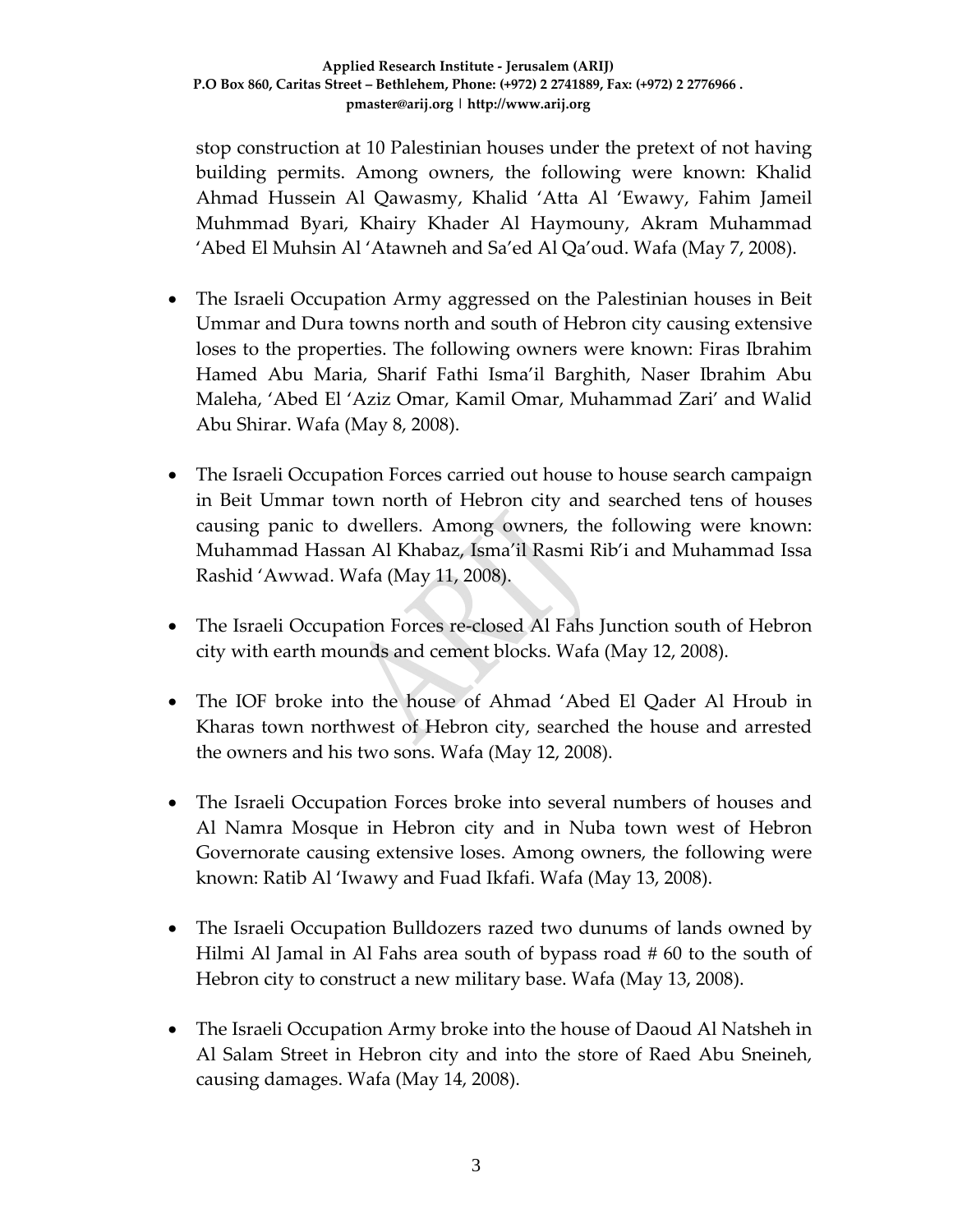- The Israeli Occupation Forces broke into the two-storey house of Fuad 'Abed El Halim 'Alqam in Beit Ummar town north of Heron city and destroyed windows and doors causing loses. In addition, the IOF broke into the houses of Ibrahimm Fahim Ikhlil and 'Ali Samir Ikhlil in Hebron city, causing damages. Wafa (May 17, 2008).
- Group of Israeli settlers from Nof Nesher accompanied by the IOF aggressed on Palestinian shepherds while they were in their lands east of Yatta town south of Hebron city. Settlers claimed that Palestinians shepherds entered forbidden area. Wafa & Quds (May 19, 2008).
- The IOF closed the road connecting Manoh Mountain, the DCO, Al Iskan outskirt and Wadi Al Harya along with the industrial zone south of Hebron city with cement blocks and earth mounds. Quds (May 19, 2008).
- The Israeli Occupation Army re-opened Al Fahs (Sida) checkpoint south of Hebron city. Quds (May 19, 2008).
- A new outpost has been built in the past few weeks on a hill near Negohot settlement south of Hebron Mountain. Ynetnews (May 19, 2008).
- The Israeli Occupation Forces broke into a five-storey residential building opposite to Hebron University in Hebron city and searched apartments under the pretext of looking for wanted Palestinian people. Wafa (May 20, 2008).
- The Israeli Occupation troops invaded Dura town and the villages of Kharsa and Karza south of Hebron city and broke into the houses of Martyr Muhammad Mustafa Shahin, Muhammad Ghanam and Fadi Muhammad Khalil Dudin. Wafa (May 20, 2008).
- The Israeli Occupation Army opened two earth mounds in Beit Ummar town north of Hebron after being closed for eight years. The removed checkpoints were located on the entrance of the Vegetable Market and on the northern entrance of the town. Wafa (May 20, 2008).
- The Israeli troops invaded this morning Hebron city, Beit Ummar, Beit Nuba, Sa'er and Beit 'Awa towns and carried out huge house to house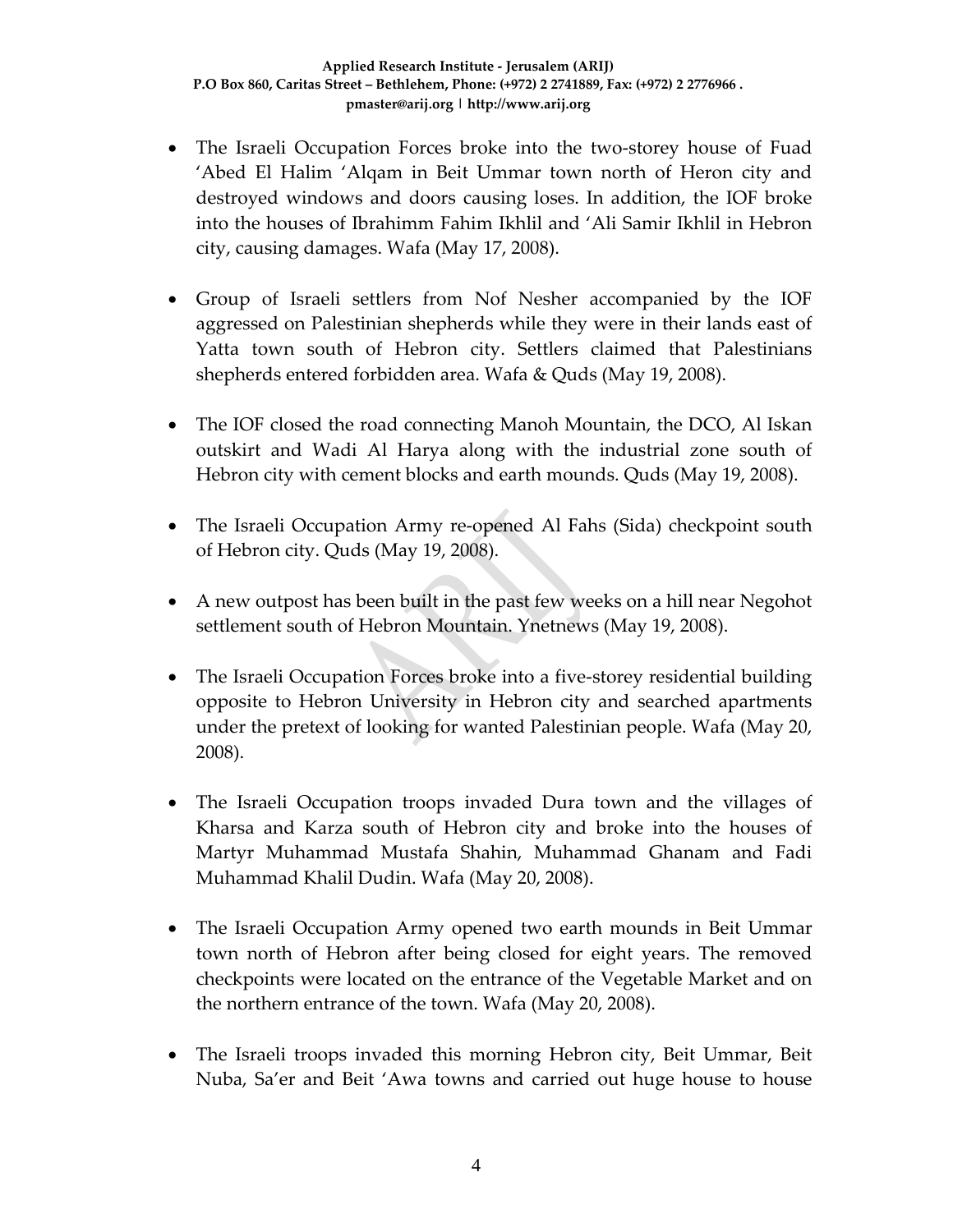search campaign. Among owners, the following was known: Mahoud Al Shurouf. Wafa (May 21, 2008).

- The Israeli Authorities handed out resident Walid Al Haymouni from Beit Kahil northwest of Hebron city military warning to demolish his house. Quds (May 21, 2008).
- Tens of Israeli settlers aggressed on Palestinian cars passing through Al Fahs checkpoint which was opened recently by the IOF. Wafa (May 21, 2008).
- The Israeli Occupation Forces incurred into Hebron city and in Deir Samit and Dura towns and broke into the houses Hamid Al Zaghir, 'Ali Al Rejoub and Salameh Jaber Al Sewaity after forcing all dwellers to evacuate the houses under the threat of weapons. Wafa (May 22, 2008).
- Tens of Israeli settlers aggressed on the Ibrahimi Elementary School in the old city of Hebron and caused damages to properties. Wafa (May 22, 2008).
- Group of Israeli settler's confiscated more than 60 sheep owned by Salameh 'Ali Samasra from dh Dhahiriya town south of Hebron city. Wafa (May 24, 2008).
- The Israeli Occupation Forces incurred into the old city of Hebron, Dura, Adh Dhahirya, Beit Kahil and Yatta towns and searched Palestinian houses, causing extensive loses. Among owners, the following were known: 'Ezo 'Amr Jad Allah, 'Abed El Qader Omar Jad Allah, 'Abed El 'Aziz 'Amir Jad Allah, Mahmoud 'Amir Jad Allah, Isma'il 'Abed El Qader Ghanim, Basam Muhammad Hussein Al Batat, Ghazi Hassan Mansour Qesiya, Akram 'Abed Allah Al 'Atawneh, Issa Talab Sanadeh, Muhammad Talab Sanadneh and Arwa 'Abed El 'Aziz Abu Haykal. Wafa (May 26, 2008).
- The IOF broke into the house of Nayif Al Hashlamon in Nimra area in Hebron city and destroyed properties after detaining all dwellers in one room. Wafa (May 27, 2008).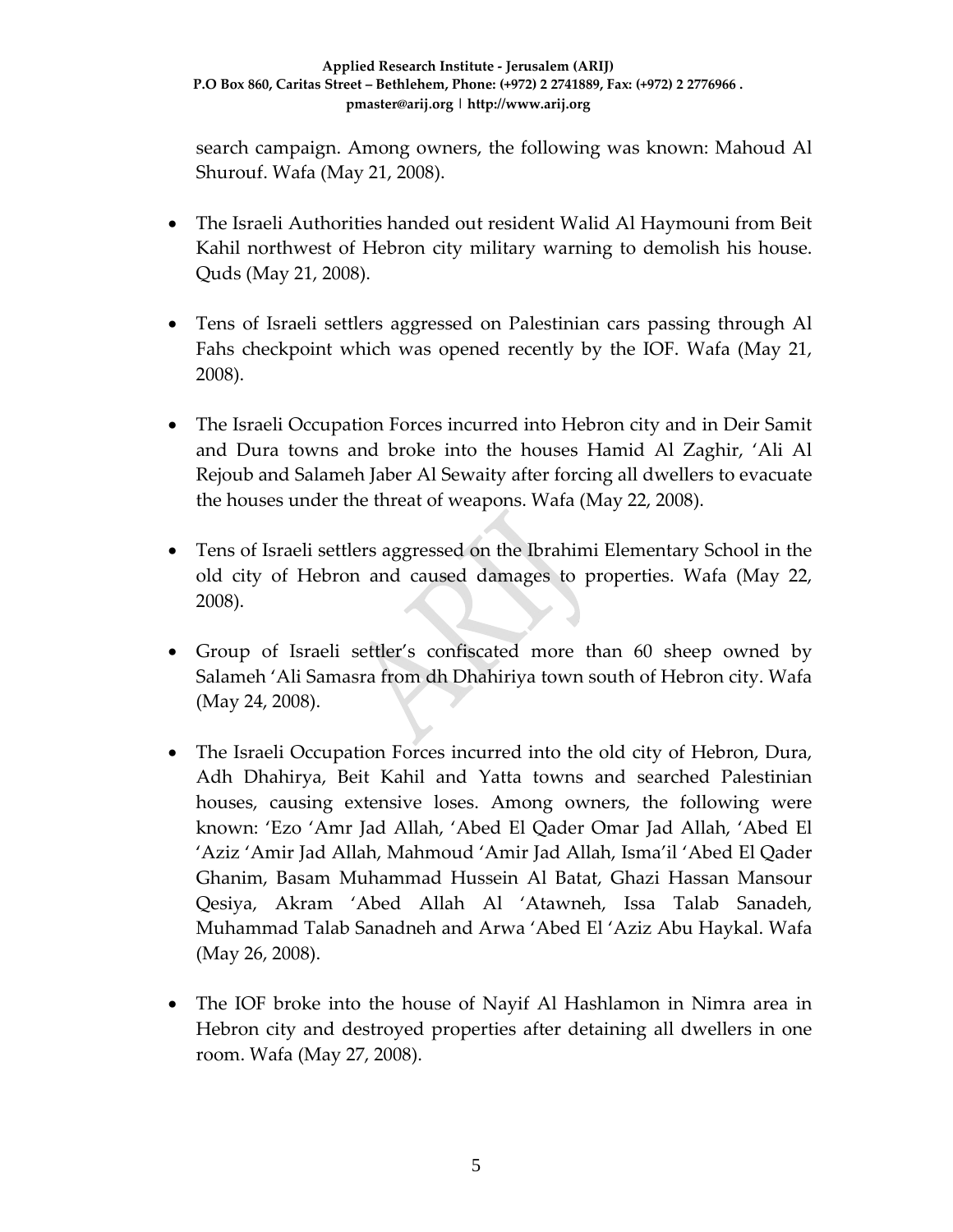- The Israeli Military Appeals Committee evicted two Jewish families from the four Hebron market stores in which theyʹve been living since four years and instructed them to evacuate the premises within a period of 60 days. Ynet News (May 27, 2008).
- The Israeli Occupation Bulldozers razed 3.5 dunums of lands owned by Muhammad Al Kawamleh in Beit Ummar town and banned him from utilizing his land. Wafa (May 28, 2008).
- The Israeli Occupation Forces broke into the houses of Hamdi Al Harsh, 'Atta Allah Kayed Al Halaq, Muhammad Hamdi Al Harsh, Shaker Kayed Al Halaq, Mahmoud Al Harsh, Jihad Al Harsh and Issa Muhammad Al Harsh in Al Rihiya village south of Hebron city and turned them into military posts. Wafa (May 29, 2008).
- The IOF aggressed on the houses of Khaled, Hisham and Fawzi Manasra and the houses of Walid, Habis and Ja'far Al Fhily in Bani N'am town east of Hebron city and turned them into military sites. Wafa (May 29, 2008).
- The Israeli Occupation forces incurred into Yatta, Dura and Adh Dhahriya towns in Hebron Governorate and aggressed on the houses of Khalil 'Ali, Ahmad Al Qiq and Fathi Omar, causing extensive loses. Wafa (May 30, 2008).
- The IOF broke into the house of Sufian Bahar in Beit Ummar town, causing loses to properties. Wafa (May 31, 2008).
- Group of the Israeli settlers occupying Al Rajabi building aggressed on the Palestinian houses of Da'na, Jaber and Abu 'Is'fan in Al Nasara and Al Hasin neighborhoods and Al Ras area, causing extensive loses to buildings. In addition, the Israeli settlers tried to erect a new outpost on Al Jumjuma hill and in Wadi Al Dur northeast of Halhul town north of Hebron city. Wafa (May 31, 2008).

#### **Israeli Violations in Ramallah Governorate**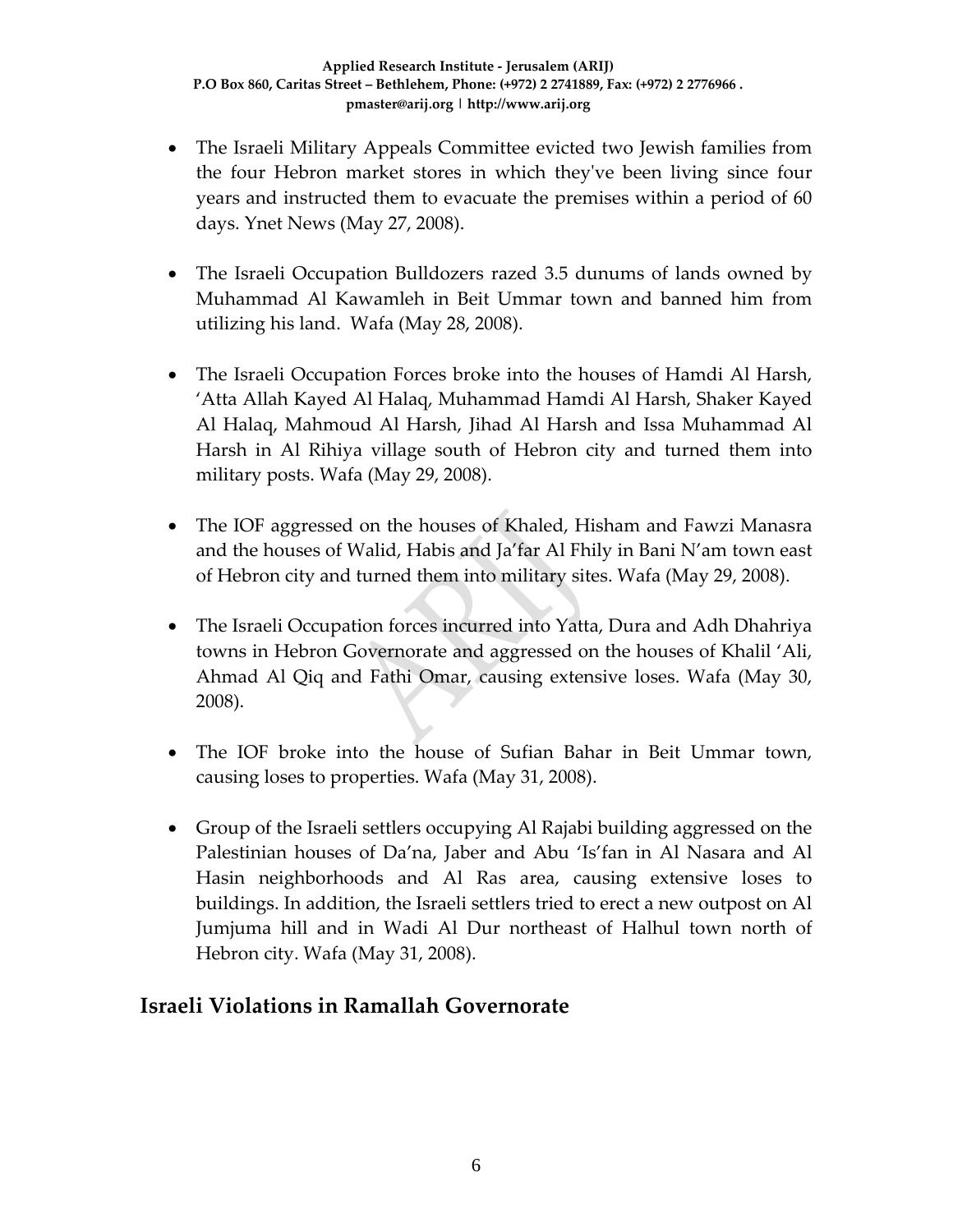- The Israeli Occupation Forces erected a temporary checkpoint between Deir Ibzi' and 'Ein 'Arik villages on the way leading to Ramallah city and detained Palestinian cars for hours. Wafa (May 5, 2008).
- The first state-funded Reform Temple in Israel's history officially opened its doors in the city of Modi'in. It will be the first building of many that will eventually serve as Modi'in's center for Progressive Judaism and will include a synagogue, a community center, nursery school classes and a day care center." As they claim. Israel National News (May 6, 2008).
- The Israeli Ministry of Interior agreed on transferring Modi'in 'Illit settlement bloc into a city. Quds (May 7, 2008).
- Modi'in 'Illit Municipality agreed on constructing new Industrial Zone in the nearby settlement of Shilat within the settlement bloc. Ledaat (May 11, 2008).
- A new winery is currently being set up three kilometers away from Migron outpost on private Palestinian lands. Haaretz (May 12, 2008).
- Israeli companies responsible for the construction of the Wall put some bench marks on vast areas of agricultural lands in Ni'lin village in an attempt to construct the Wall. Quds (May 13, 2008).
- The Israeli Occupation Army staged into Umm Al Sharayt neighborhood south of Al Bireh city and broke into Abu Ghalous residential building. Wafa (May 19, 2008).
- Tens of Israeli settlers tried to construct new caravans of the confiscated lands of Bil'in town west of Ramallah city. Wafa (May 26, 2008).
- The IOF staged into Birham village northwest of Ramallah and broke into the house of Saleh 'Atta Saleh, causing loses to properties. Wafa (May 30, 2008).

#### **Israeli Violations in Bethlehem Governorate**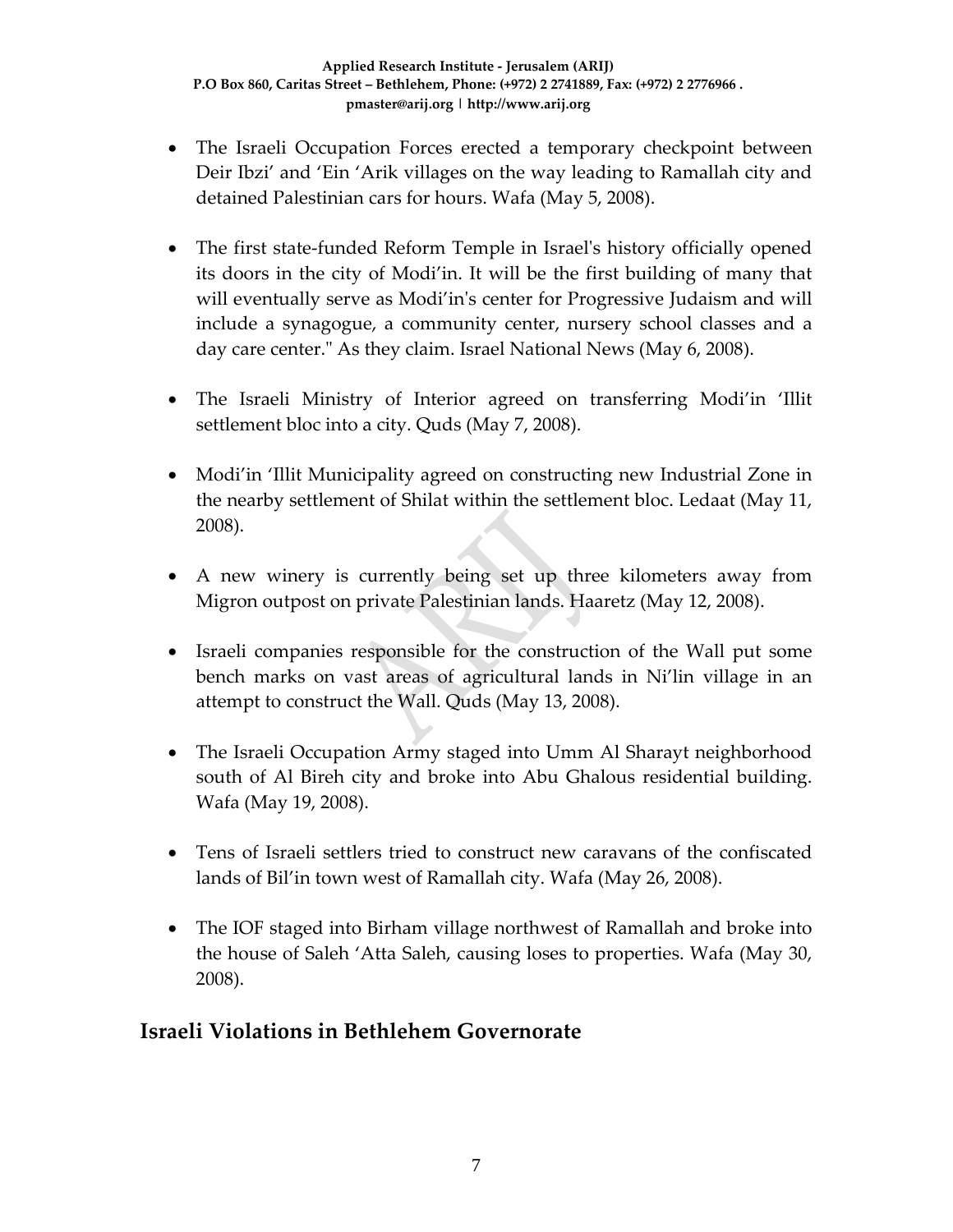- The Israeli Occupation Army broke into the houses of 'Atallah Al Ta'amreh and Hassan Muhammad Al Wardian in Wadi Shahin neighborhood and in Hindaza Mountain in Bethlehem city and carried out wide search campaign. Wafa (May 6, 2008).
- The Israeli Occupation Authorities handed out new military warnings to demolish four houses and one public water tank in Al Khadr village west of Bethlehem city. The houses belong to: Muhammad Suleiman Salah (150m²), Ahmad Abu El Hatab Musa (five‐ storey residential building), and Muhammad Salah Mahmoud Musa (120 m²) and 'Ali Salim Musa (90 m²). DWG (May 9, 2008).
- The Israeli settlers took over a two-storey house in Artas village south of Bethlehem city which belongs to Artas Monastery and surrounded it with barbed wires. Wafa (May 10, 2008).
- The Israeli settlers of Qiryat Arba', Efrat, Tekoa' and Har Homa are planning to come back to Shdema site "Ush Ghurab" in Beit Sahour city in an attempt to construct new Israeli town in the area during US president George W. Bush's visit to Israel. Israel National News (May 14, 2008).
- The IOF invaded Tequ' town south of Bethlehem city and searched Palestinian houses under the pretext of looking for wanted Palestinian people. Quds (May 23, 2008).
- The Israeli Occupation Authorities handed out residents Muhammad 'Atta Allah Sa'd, Ayman Khalil Mahmoud Sa'd and Muhammad Mahmoud Sa'd from Khirbet Zakariya military warnings to demolish their houses for not being licensed. In addition, the IOF handed out other military warnings to demolish structures in Husan village owned by Muhammad Yunis Issa and Khalil Odeh Hassan Al Hamamreh under the same pretext. Wafa (May 28, 2008).
- The Israeli Occupation Forces handed out resident Yousef Issa Yousef Musallam military warning to demolish his 100 meters square house in Al Makhrour area in Beit Jala city under the pretext of not having building permits. Wafa (May 28, 2008).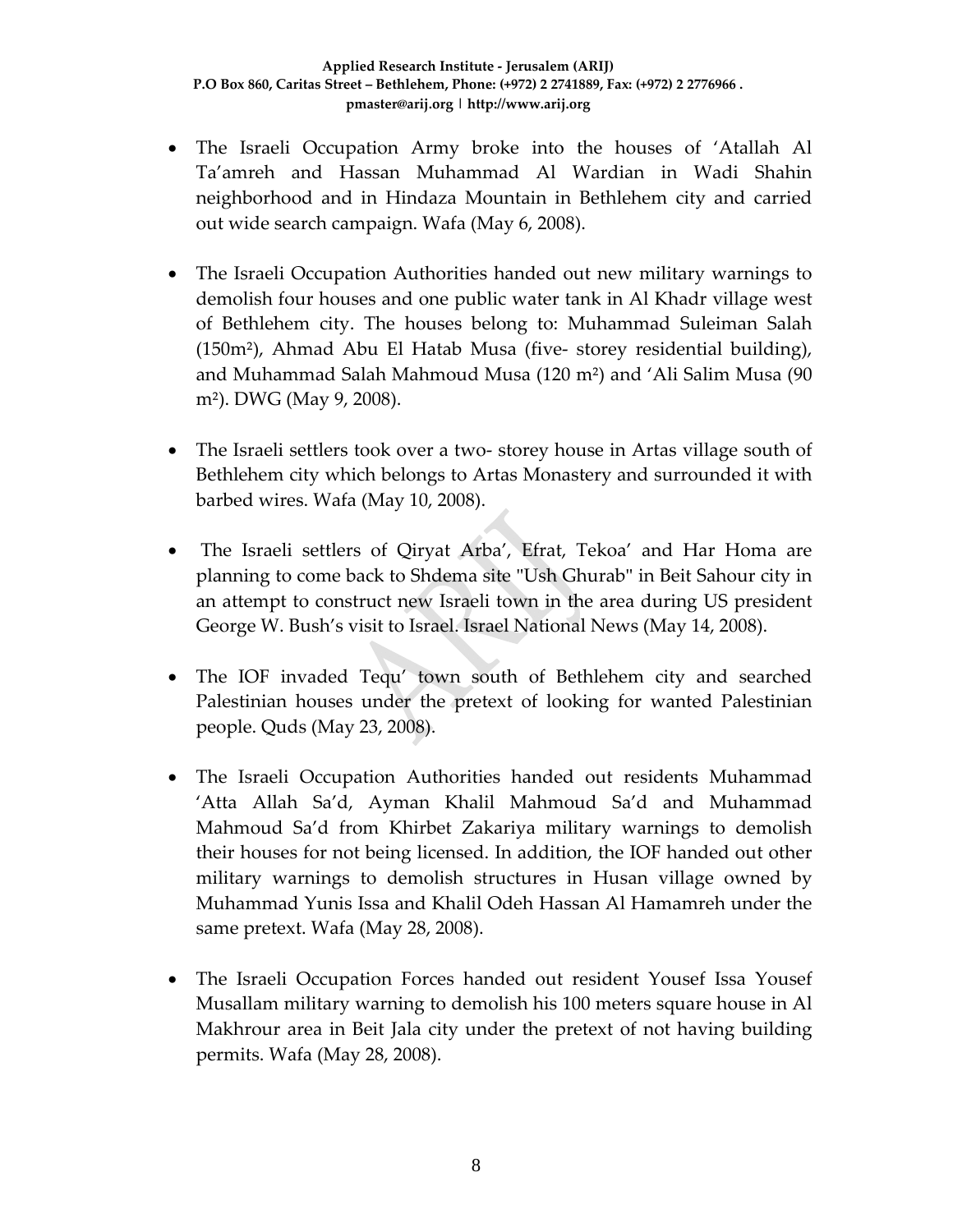• For the third time on row, more than 100 Israeli settlers invaded 'Ush Ghurab site located east of Beit Sahour city in an attempt to construct new outpost in the area. PNN (May 30, 2008).

## **Israeli Violations in Jenin Governorate**

- The Israeli Occupation Forces incurred into Jenin refugee camp and surrounded the house of 'Amar Abu Galyoun. In addition, the IOF staged into Zabuba village west of Jenin city and surrounded the house of Fathi 'Amrneh after forcing all dwellers to evacuate the house under the threat of weapons. Quds (May 1, 2008).
- The Israeli Occupation Army staged into Jenin city and camp and broke into several numbers of houses and offices in Al Samudi building in Jenin city, and confiscated properties. Wafa (May 2, 2008).
- The Shomron Regional Council is preparing for the arrival of tens of thousands of settlers expected to flood to the evacuated Homesh settlement on Thursday, celebrating the  $60<sup>th</sup>$  anniversary of Israel's Independence Day. Israel National News (May 5, 2008)
- The Israeli Occupation Forces closed the agricultural roads in Ya'bud town southwest of Jenin city and barred landowners from accessing their agricultural lands. Wafa (May 7, 2008).
- Hundreds of Israeli settlers marched towards the evacuated settlements of Homesh and Sa‐Nur south of Jenin and constructed tens of tents and caravans in an attempt to celebrate Israel's  $60<sup>th</sup>$  Independence Day. Wafa (May 9, 2008).
- The Israeli Occupation Forces staged into Jaba' town south of Jenin city under heavy barrage of gunfire. Wafa (May 10, 2008).
- The Israeli Occupation Army staged into Jenin city, Jenin refugee camp and Al Yamun town and searched houses. Among owners, the following were known: Bajes Hamdiya and Ahmad Nawahda. Wafa (May 12, 2008).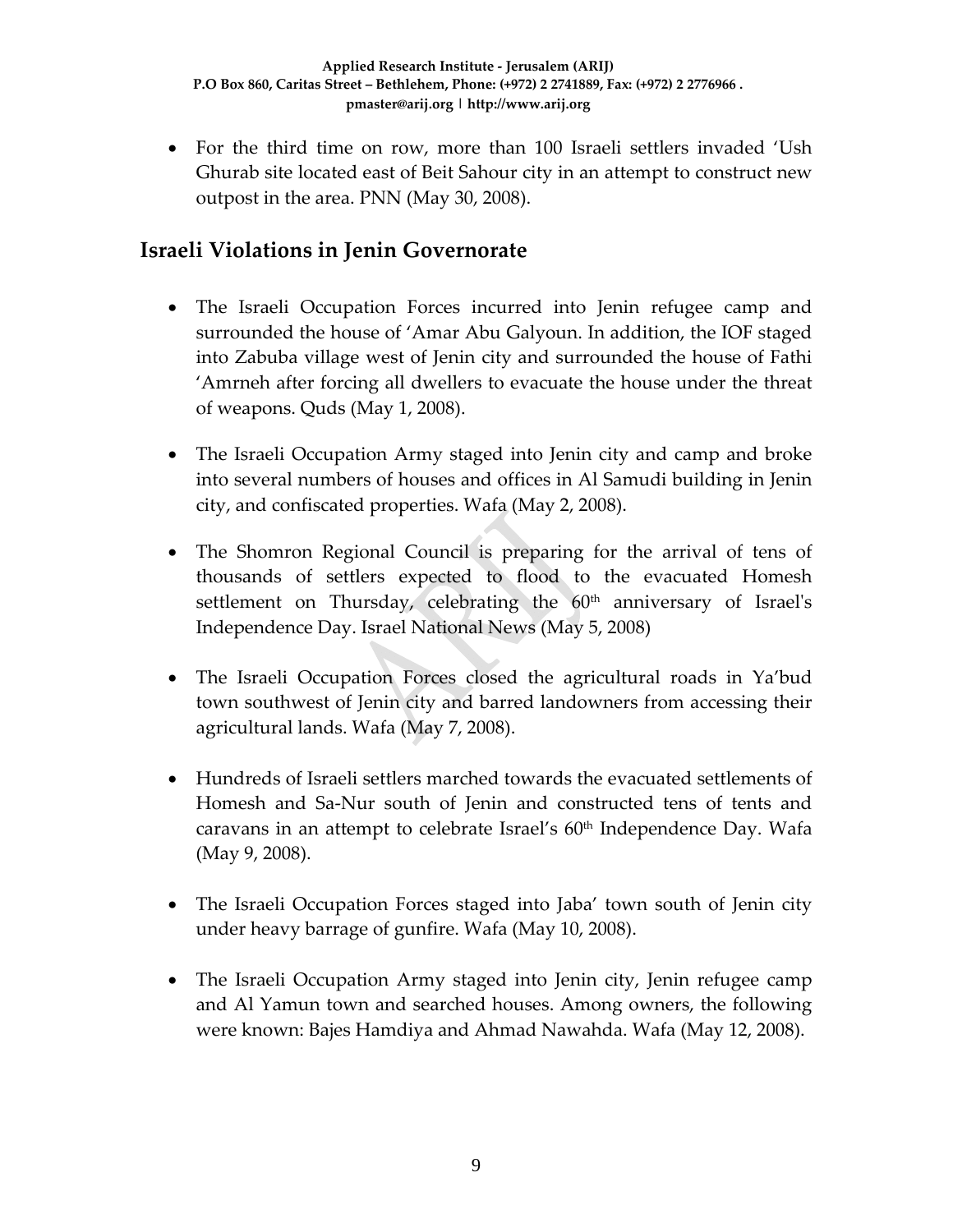- The IOF erected temporary checkpoint on the eastern entrance of Fahma village southwest of Jenin city and restricted Palestinian access. Wafa (May 15, 2008).
- The Israeli Occupation Forces invaded Maythaloun, Series, Sanour and Qabatya villages south of Jenin city under heavy barrage of gunfire, causing panic to villagers. Wafa (May 20, 2008).
- The Israeli Occupation Army incurred into Al Jadeda town south of Jenin city and searched houses causing damages to the properties. Maan News (May 21, 2008).
- The Israeli Occupation Forces incurred into Burqin and 'Araba towns west of Jenin city and searched houses under the pretext of looking for wanted Palestinian people. The following are among the owners: Ibrahim Jaber, Noor El Din Yousef Qabaha, Yousef 'Abed Allah 'Iwedat, Basam & Mustafa Al Sha'er, Misbah Abu 'Aziz and Jamal 'Arda. Wafa (May 22, 2008).
- The Israeli Occupation Forces staged into Al Far'a refugee camp in Jenin city and opened fire at Palestinian houses and commercial stores and set fire into a restaurant owned by Nabil Abu Dghash, causing extensive loses. Quds (May 23, 2008).
- The Israeli Occupation Forces invaded Jenin city and refugee camp and took over several numbers of Palestinian houses turning them into military sites. Among families, Al Baz family was known. Wafa (May 24, 2008).
- The Israeli Occupation Forces erected temporary checkpoint on Nablus road near Marka village south of Jenin city and detained tens of Palestinian cars for hours. Wafa (May 27, 2008).
- The Israeli Occupation Forces invaded Al Far'a refugee camp, opened fire at the Palestinian houses and took over the male and female UNRWA schools in the camp and turned them into military sites. Quds (May 27, 2008).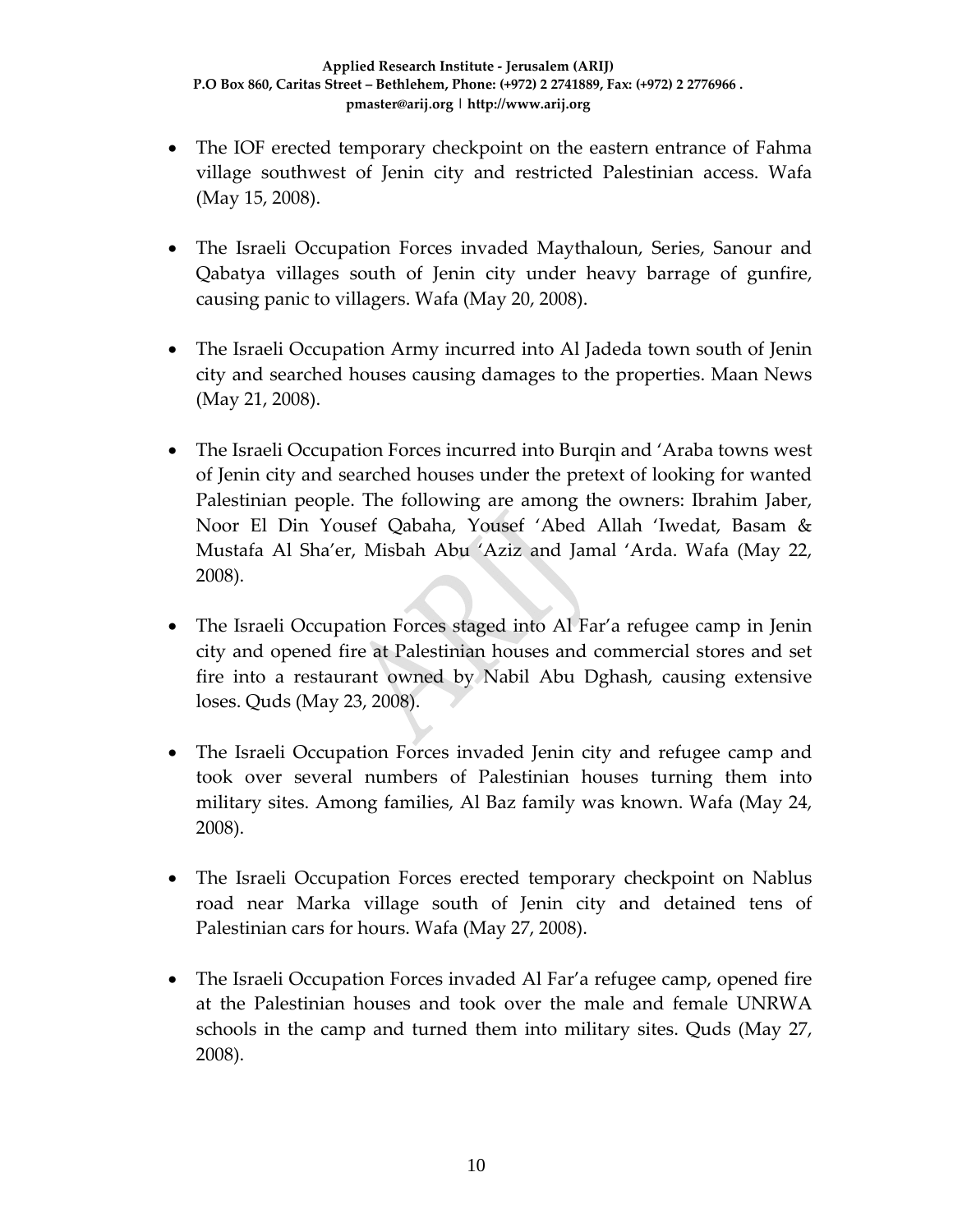## **Israeli Violations in Nablus Governorate**

- The Israeli settlers of Yizhar aggressed on villagers of 'Asera Al Qiblya damaged few houses, set fire into some vehicles and burned dozens of acres of agricultural fields. Ynetnews (May 3, 2008).
- Israel started the implementation of the colonial project # (1/114) to expand Har Bracha settlement over 229 dunums of lands in Burin village south of Nablus city. Quds (May 4, 2008).
- The Israeli Occupation Army incurred into Beta village south of Nablus city and broke into tens of houses under the pretext of looking for wanted Palestinian people. Maan News (May 5, 2008).
- Group of Israeli settlers aggressed on a Palestinian farmer while he was working in his land in Burin village south of Nablus city. Wafa (May 6, 2008).
- The Israeli Occupation vehicles staged into Al Yasmina neighborhood in the old city of Nablus and took over several numbers of houses turning them into military posts and blow some extensive devices inside the houses, causing extensive loses. Quds (May 7, 2008).
- The IOF closed Beit Iba checkpoint west of Nablus city and hindered Palestinian access. Wafa (May 8, 2008).
- The Israeli Occupation Forces manning Beit Furik checkpoint east of Nablus city barred Palestinians from Beit Furik and Beit Dajan and the nearby villages from accessing the checkpoint under security reasons. Wafa (May 11, 2008).
- The IOF erected temporary checkpoint nearby Huwwara village south of Nablus city and on Yizhar junction and barred Palestinian access. Wafa (May 13, 2008).
- The Israeli Occupation Forces detained hundreds of Palestinian vehicles at Za'tara checkpoint junction which leads to Nablus and Salfit for long time and restricted their movement. Wafa (May 13, 2008).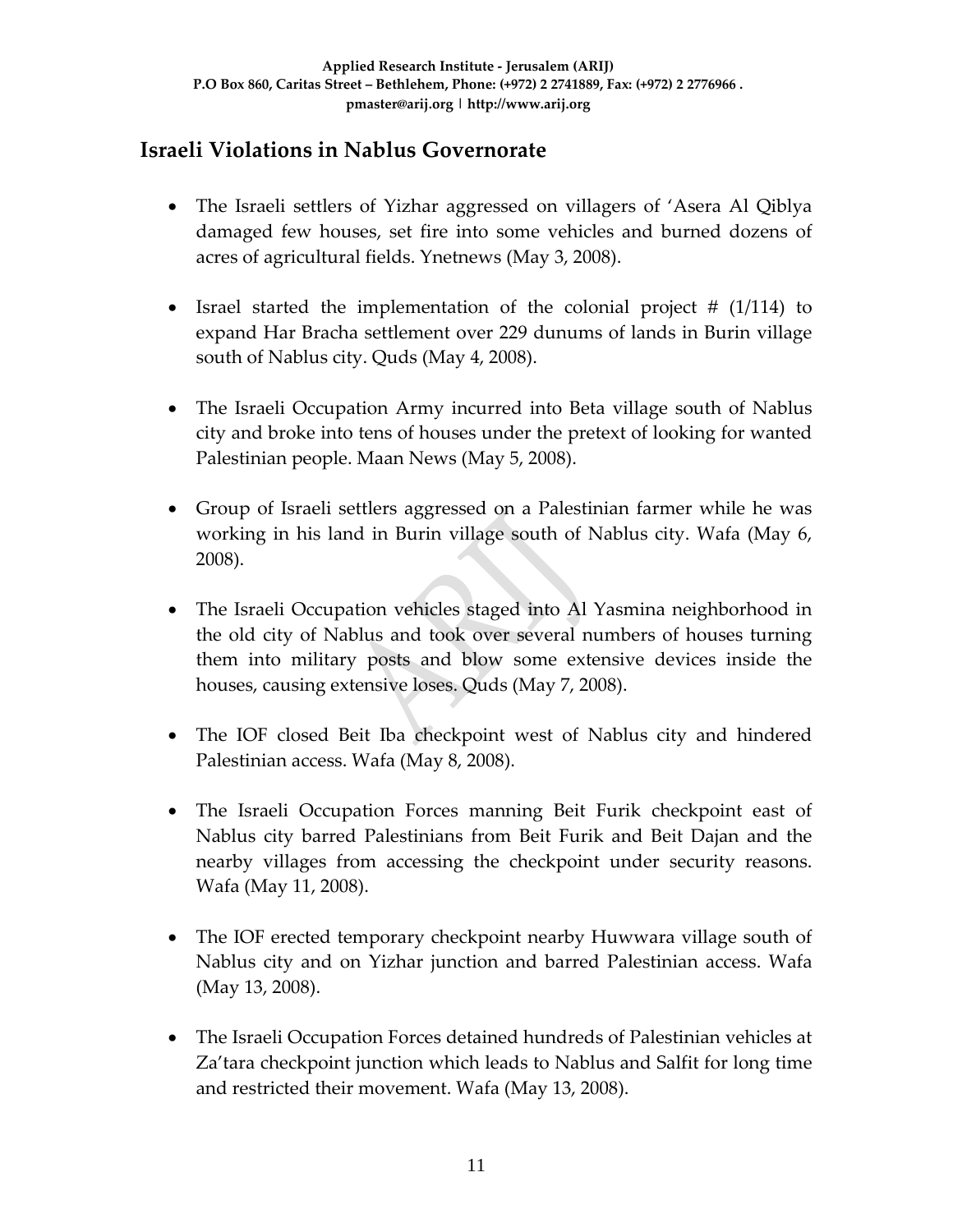- The IOF closed 'Asera Al Shamaliya checkpoint (checkpoint #17) north of Nablus city and prevented Palestinian access. In addition, the IOF reconstructed Al Bathan checkpoint north of the city and erected other temporary checkpoints on the main entrances of Salem, Deir Al Hatab and 'Azmout villages east of Nablus. Wafa (May 13, 2008).
- Tens of Israeli settlers from Yizhar settlement aggressed on Palestinian houses in 'Asera Al Qablya south of Nablus city. Among owners, the following were known: Jamal Yousef Saleh and Qasim Muhammad Hasan. Wafa (May 16, 2008).
- The IOF set fire into a Palestinian restaurant owned by Mahmoud Abu Halema in Al Quds Street in Nablus city, destroyed cars and took over several numbers of houses in Balata refugee camp east of the city, causing extensive loses. Maan News (May 24, 2008).
- The Israeli Occupation Forces razed more than 8 km lengths of lands planted with Olives, Almonds, Figs and Grape vines in Beit Furik town east of Nablus city in an attempt to erect a new colonial road to connect the southwestern part of Itamar settlement with the new settlement outpost Gad'onim (Hill 815) which in turn will cause the isolation of almost 8000 thousand dunums of the townʹs lands. It is worth pointing out that he IOF recently constructed new caravans and water tanks in the area. Wafa (May 25, 2008).
- Group of Israeli settlers from Itamar settlement aggressed on resident Shadi Burhan 'Awad from 'Awarta village south of Nablus city and stole his car. Wafa (May 28, 2008).
- The Israeli Occupation Forces incurred into Nablus city and 'Ein Beit El Ma' refugee camp, in addition, the Israeli settlers broke into Yousef Tomb in the city and cause panic and fear to residents. Wafa (May 30, 2008).

### **Israeli Violations in Qalqilyah Governorate**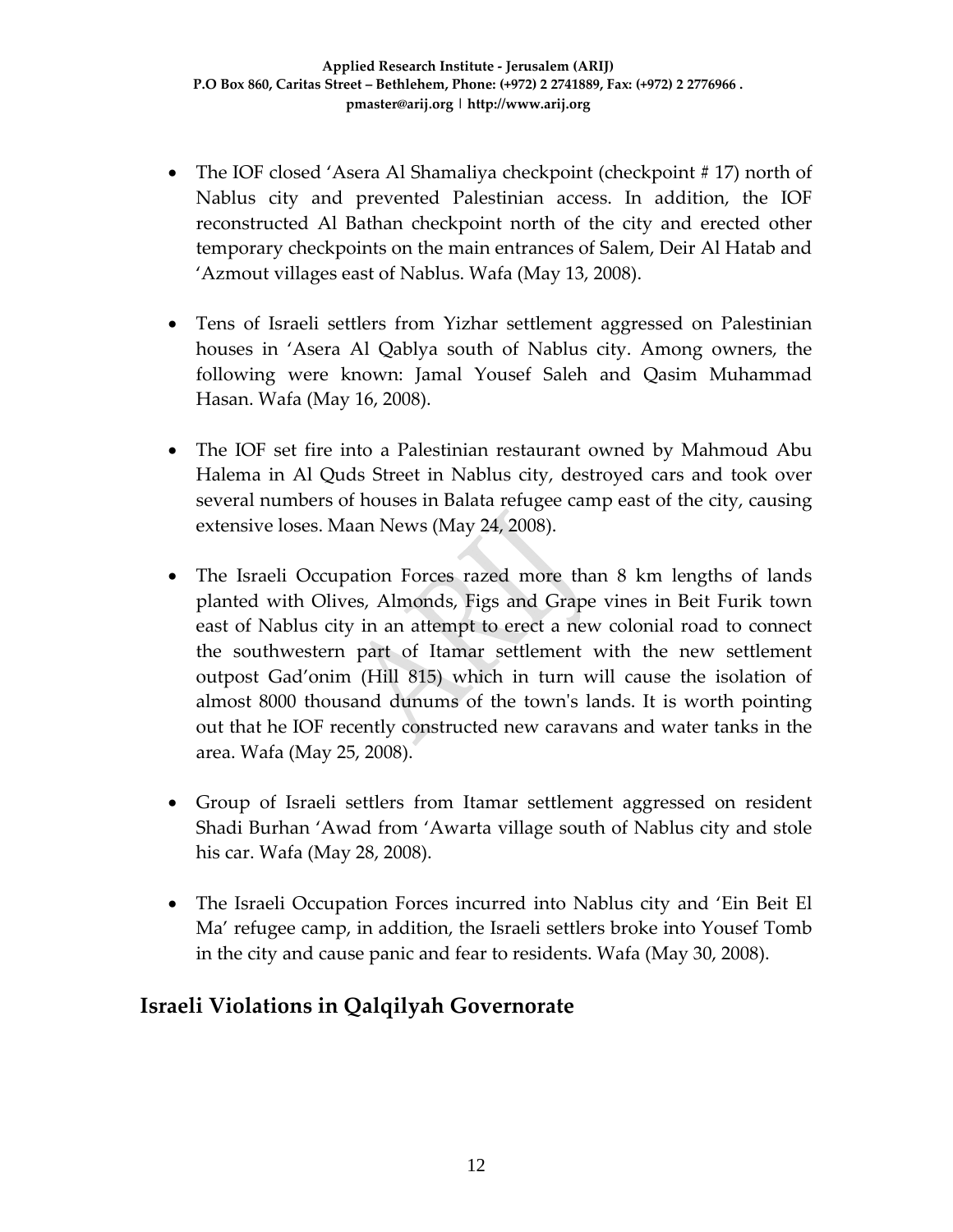- The Israeli Occupation Forces broke into 'Azzun town east of Qalqilyah city, closed all town entrances and besieged a high school with 490 students inside it for hours. IMEMC (May 4, 2008).
- The Israeli settlers closed the main road leading to 'Azzun village east of Qalqiliya city. Quds (May 14, 2008).
- The Israeli Occupation Forces invaded Qalqilyah city and broke into the Palestinian houses, commercial stores and schools and caused severe loses and damages to the properties. Among owners, the following were known: Ibrahim Al Harty, Ashraf Diyab and Muhsin Hardan. Maan News & Wafa (May 27, 2008).
- The IOF demolished a fence and a barracks nearby the house of Muhammad Al Saman west of Qalqiliya city. Quds (May 28, 2008).

#### **Israeli Violations in Jerusalem Governorate**

- The Israeli Police partially started their duties in the new police headquarter in the E-1 area between Jerusalem and Ma'ale Adumim settlement. Quds (May 1, 2008).
- Mayor of Maʹaleh Adumim settlement, Benny Kashriel, intends to construct a tent on the contested hilltop in what is known as E‐1, on Israel's 60th Independence Day. Jpost (May 2, 2008).
- The Israeli Occupation Army aggressed on the house of Ra'fat Samih Najeeb in the old city of Jerusalem and causing loses and damages to properties. Quds (May 2, 2008).
- The Israeli Nof Zion neighborhood which borders Jabal Al Mukabbir neighborhood in east Jerusalem will be populated soon. The new neighborhood will eventually comprise 480 apartments, including 80 swanky flats attached to a luxury boutique hotel, an International Sephardic Federation building, two synagogues, a kindergarten, a community center, a country club and a small shopping mall. Jpost (May 3, 2008).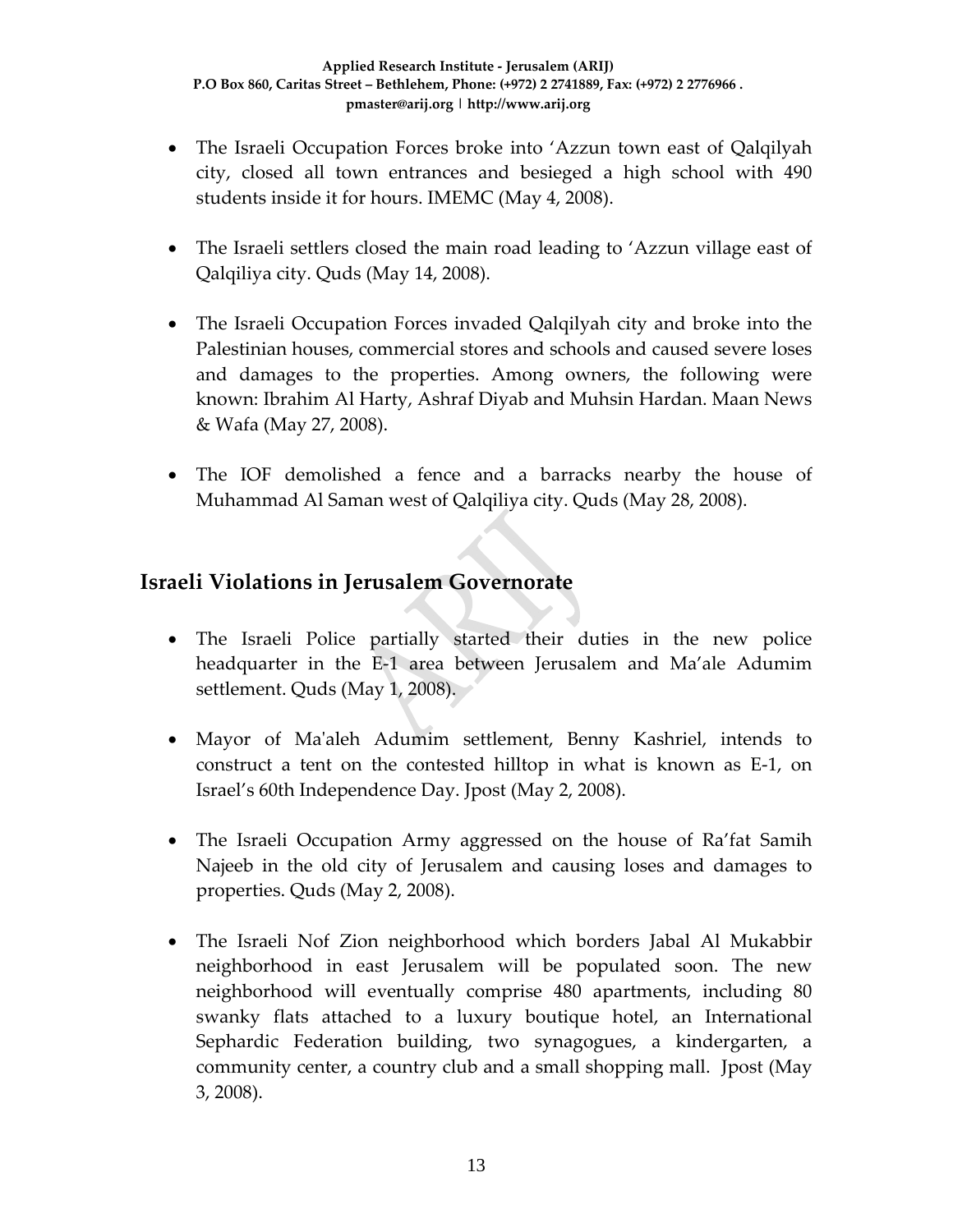- The Israeli Property Taxation Authority (Arnona) accompanied by the Israeli Police broke into the Palestinian commercial stores in Al 'Atarin Markets, Khan El Zeit, Al Dabagha neighborhoods, Al Sultan Suleiman, Salah El Din and Al Sahira Streets in Jerusalem city and imposed high taxeson Palestinian store owners in the aforementioned areas. Wafa (May 4, 2008).
- The Israeli Occupation Army staged into Shu'fat refugee camp north of Jerusalem city and searched tens of houses and buildings causing severe loses and damages. Among owners, the following was known: 'Adwen family. PNN (May 6, 2008).
- The Israeli Property Taxation Authority (Arnona) accompanied by the Israeli Police broke into the Palestinian houses and commercial stores in Al 'Isawiya town in Jerusalem and aggressed on residents. Wafa (May 6, 2008).
- The Israeli Police department transferred their transportation Bureaus into the new Police Station building at the E‐1 area. Quds (May 8, 2008).
- The Israeli Committee for Planning and Construction agreed on the plan to build a bridge in Al Magharbah gate near Al Aqsa Mosque. It is worth pointing out that the Israeli Government agreed on transferring NIS 3.5 millions for the Israeli Ministry of Antiques to continue their excavations works in the area. Arabs48 (May 12, 2008).
- The Israeli committee of Housing and Construction in Jerusalem Municipality agreed on constructing 150 new housing units in Gilo settlement south of Jerusalem city. Buildings will be composed of 12‐14 floors and will be constructed on 20000 m² of lands. Quds (May 13, 2008).
- Jerusalem municipality has begun the process of approving a plan for a new housing complex, including a synagogue, in the heart of the Arab neighborhood of Silwan south of the Old City. The plan, submitted by the right‐wing ʹEladʹ association, includes 10 apartments, kindergarten classrooms, a library and underground parking for 100 cars. Haaretz (May 14, 2008).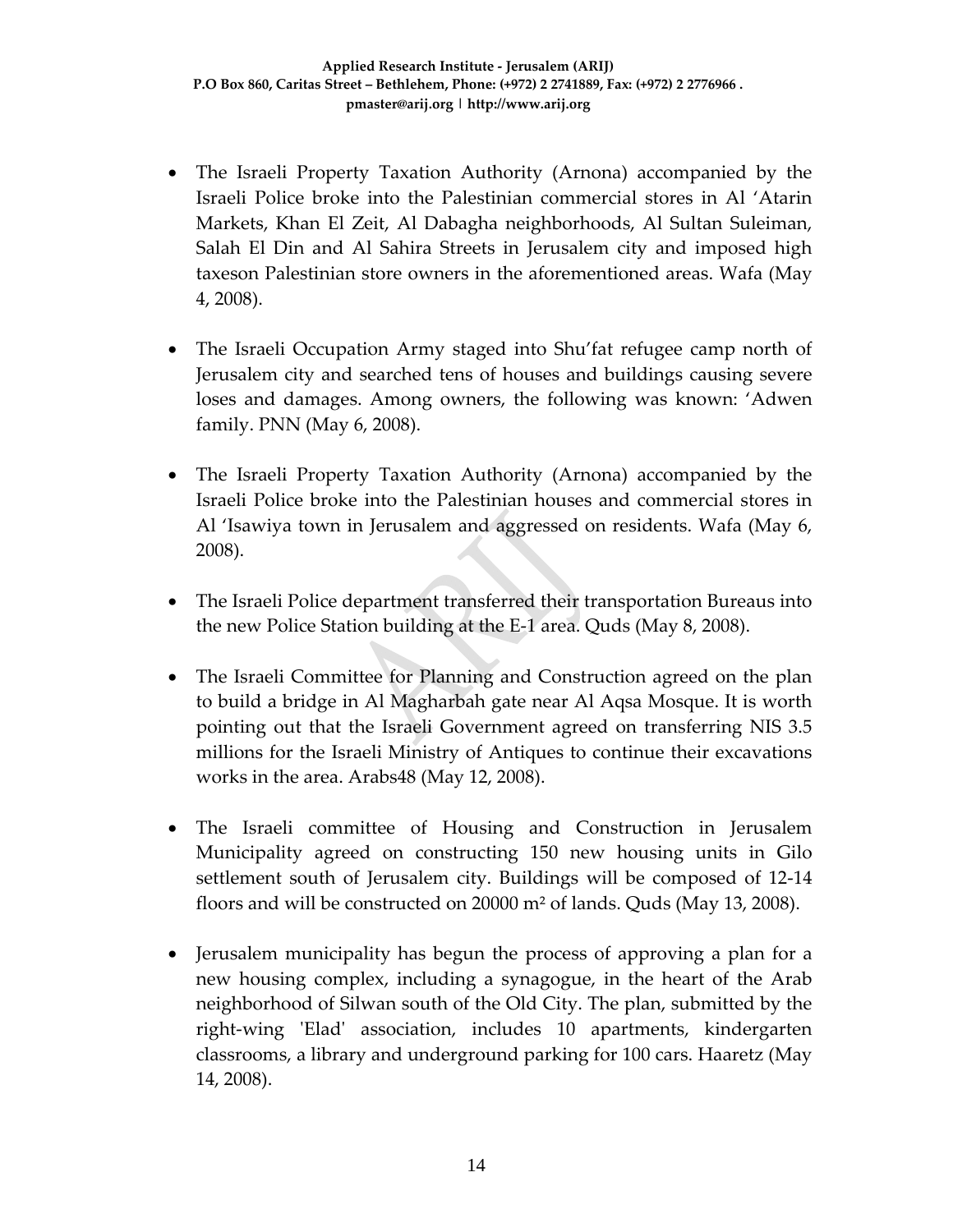- Jerusalem Municipality handed resident Sami Abu Zahriya military warning to demolish his five-storey residential building in Beit Hanina town under the pretext of being licensed; as a result, 80 dwellers will be displaced. Quds (May 14, 2008).
- Shas chairman Eli Yishai said that the Israeli Ministry of Housing and Construction would announce about several new building projects, including continued building (600 housing units) in Betar 'Illit settlement located to the southwest of Jerusalem city. Jpost & Quds (May 14, 2008).
- The Israeli Defense Ministry issued military warning to confiscate 25 dunums of lands in Al 'Isawiya town to construct a security fence in the eastern part of the town. In addition, Jerusalem employees broke into Bashir neighborhood in Jabal Al Mukabbir and started taking pictures for Palestinian houses in the town. Quds (May 18, 20088).
- Prime Minister Ehud Olmert approved the construction of 286 new housing units in Betar Illit settlement southwest of Bethlehem city. Jpost (May 21, 2008).
- The Israeli Occupation Bulldozers demolished four apartments (400 m<sup>2</sup>) owned by Amin Al 'Abasy near 'Anbar Street in Al Tur neighborhood east of Jerusalem city and another two apartments (170 m²) owned by Majed Al Salaymeh in Al Sahl Street in Al Tur under the pretext of being built without licenses. On the other hand, the Jerusalem Municipality handed out residents of Al Farouq and 'Ein Al Luza neighborhoods in Silwan military warnings to demolish 22 houses under the same pretext. PNN & Quds (May 21, 2008).
- Group of Israeli settlers from "Khade Ya'lez" are planning to construct a new neighbourhood (Qiryat Ya'lez) of 300 housing units in the settlements of Giva't Zeev near Jerusalem. Ledaat (May 26, 2008).
- Jerusalem Municipality sealed off with glue the house of Ibrahim Abu Idhaim in Jabal Al Mukkabir neighborhood in Jerusalem city for adding 300 m² structure to the existing building. Haaretz (May 27, 2008).
- The Israeli Central Court in Jerusalem city issued restraining orders against the demolition of a residential building composed of 10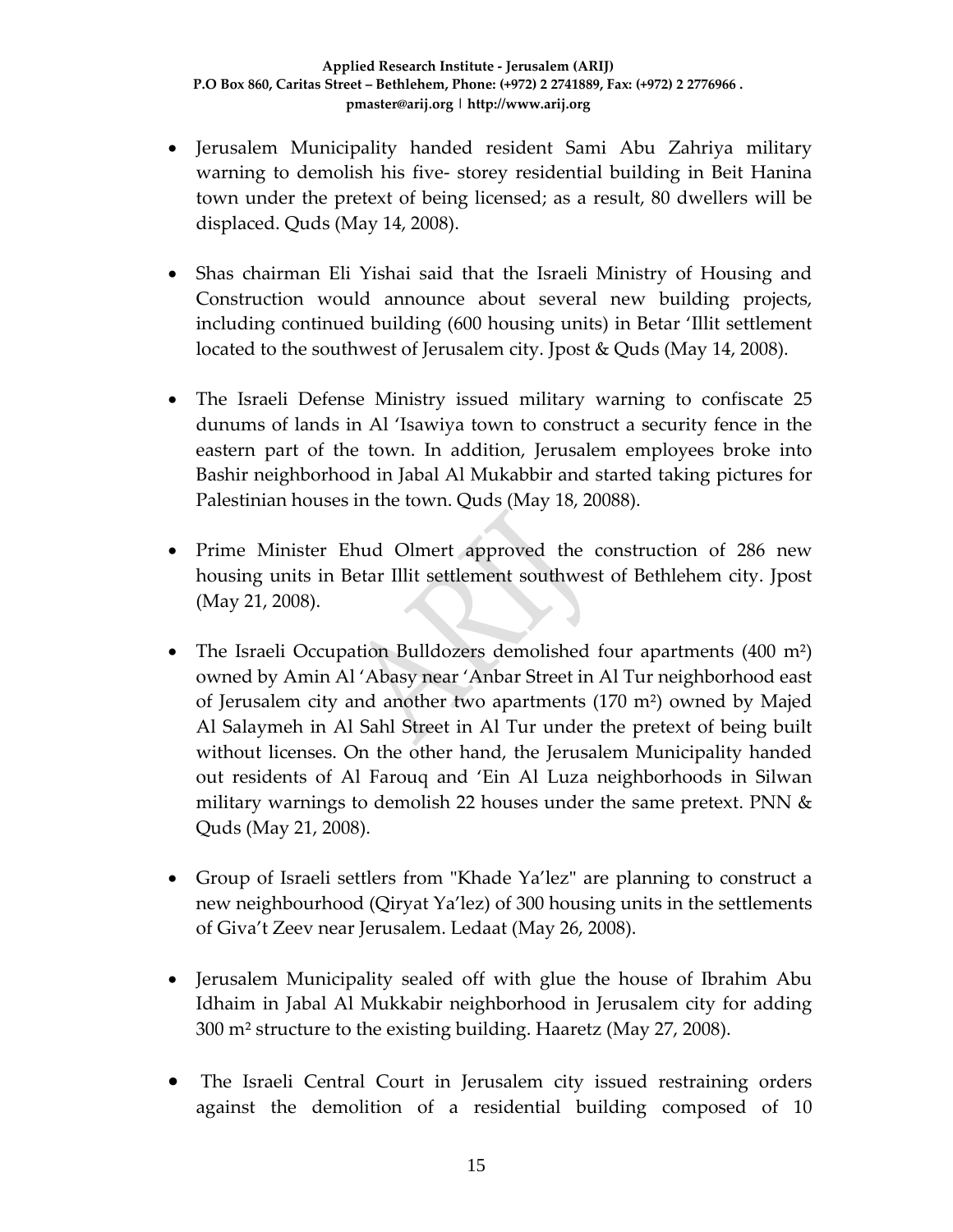apartments owned by Sami Abu Zahriya in Beit Hanina town, two houses owned by Al Maslamany and Jamjum families near Neve Yacov settlement and another house owned by Sa'ed Al Halesy in Silwan for being unlicensed. Quds (May 27, 2008).

• The Israeli Minister of Housing and Construction, Ze'ev Boim, announced that new tenders to be issued to construct hundreds of housing units in two East Jerusalem settlements: 121 units in Har Homa and 763 units in Pisgat Zeʹev. In addition, the Minister also announced that a piece of land known as (Giv'at Hatashkhimot) near Ramat Eshkol settlement north of Jerusalem will be handed to the Israeli Army and the Israeli Giv'at Hatashkhimot committee. Haaretz & Israel National News (May 31, 2008).

### **Israeli Violations in Jericho Governorate**

- The Israeli Supreme Court froze the demolition of the 20 structures in 'Arab Al Ka'abneh in Jericho region according to the appeal handed out to the court by owners. Quds (May 25, 2008).
- One structure is threatened of demolition in Al Jiftlik town in the Jordan valley under the pretext of lacking building permits. DWG (May 29, 2008).

### **Israeli Violations in the Gaza Strip**

- The Israeli Occupation Bulldozers demolished a lethal workshop and caused damages to the nearby buildings west of Rafah city south of the Strip, causing extensive loses to the properties. Quds (May 1, 2008).
- The IOF invaded 800 meters into Al Farahin neighborhood in 'Abasan Al Kabera town searched Palestinian houses and turning them into military posts after detaining the dwellers in one room. Monitor (May 1, 2008)
- The Israeli Occupation Bulldozers incurred into Al Farahin area east of Khan Yunis city, razed vast areas of agricultural lands, partially demolished some houses and took over others after forcing all dwellers to stay in one room. Quds (May 2, 2008).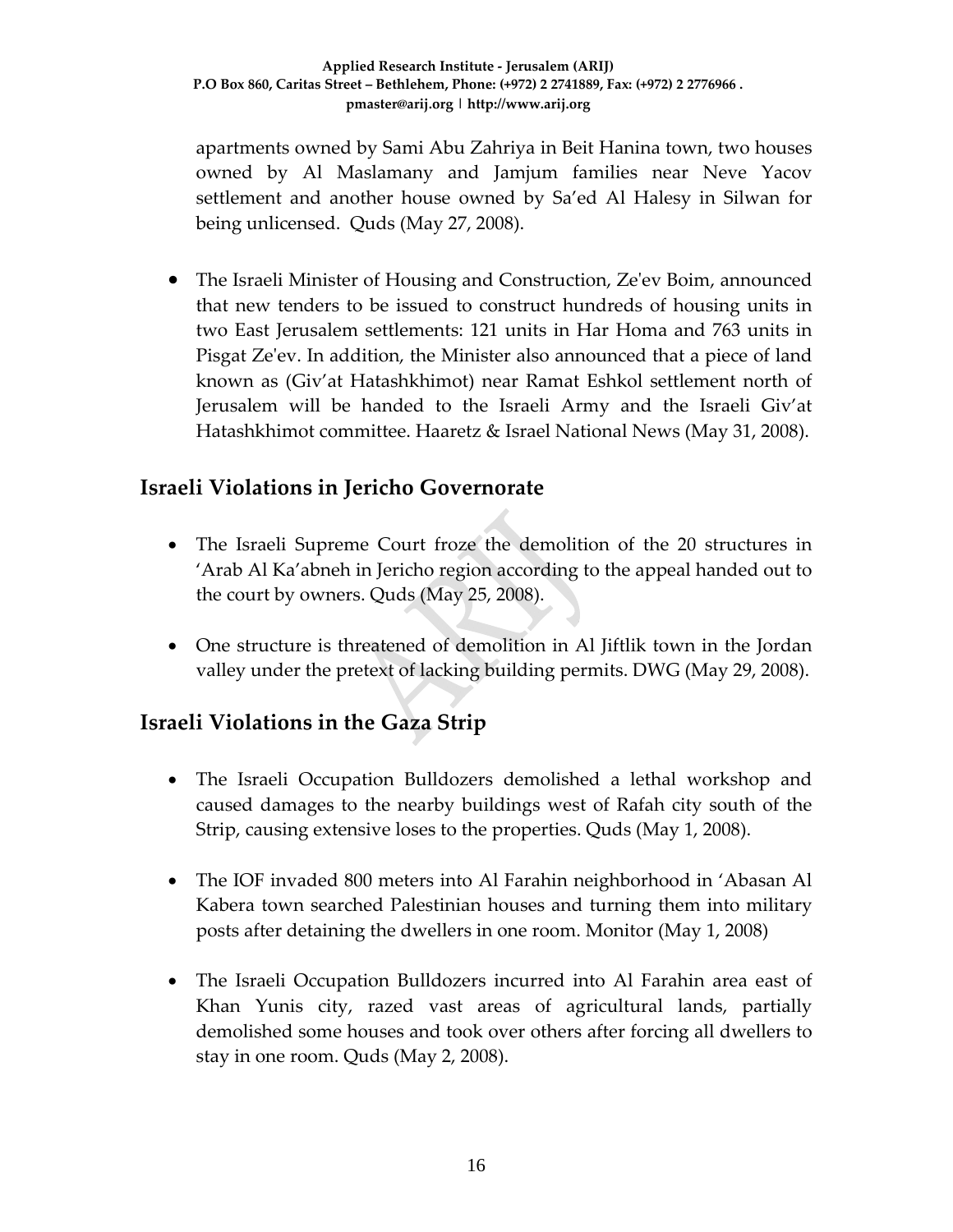- The Israeli Occupation Army partially demolished the house of Hatim Abu Daqa and uprooted his fruitful trees in Al Farahin area east of Khan Yunis city. Quds (May 3, 2008).
- The Israeli Occupation Forces withdraw from east 'Abasan Al Kabera town leaving demolished houses and vast areas of razed agricultural lands planted with Olives and Wheat in addition to razed poultries. Quds (May 3, 2008).
- The Israeli Occupation Bulldozers razed 50 dunums of lands planted with Almonds, Olives and Citrus in Khaza'a village east of Khan Yunis city in addition to 10 dunums of green houses and four poultry farms. Wafa (May 4, 2008).
- The Israeli Occupation Troops broke into the two-storey house of Shawqi Abu Salah and the houses of Fatouh Qdeih, Fayez Qdeih and 'Azmi Qdeih in Khaza'a village east of Khan Yunis and turned them into military posts; in addition, the Israeli bulldozers razed agricultural lands planted with Olives, Palms and Cactus which belong to Abu Reida, Qdaih and Al Najar families. Wafa & Quds (May 4, 2008).
- The Israeli Occupation bulldozers razed more than 50 dunums of agricultural lands owned by Daloul family along with greenhouses and poultry farms in Juhr El Dik area in the center of the Strip; in addition the IOF razed another 45 dunums of lands owned by Ahmad Sukar in Al Zaytoun neighborhood east of Gaza city. Quds (May 4, 2008).
- The Israeli Occupation Forces incurred 2000 meters into Al Sayfa area northwest of Beit Lahya town and searched Palestinian houses, causing extensive loses to properties. Monitor (May 5, 2008)
- More than 15 Israeli vehicles and two bulldozers incurred into Al Farahin area east of Khan Yunis under heavy barrage of gunfire and centered nearby the Palestinian houses, causing panic to dwellers, in addition to razing 3 dunums of lands planted with Olives and belong to Shihada Mahmoud Abu Daqa. Wafa & Monitor (May 5, 2008).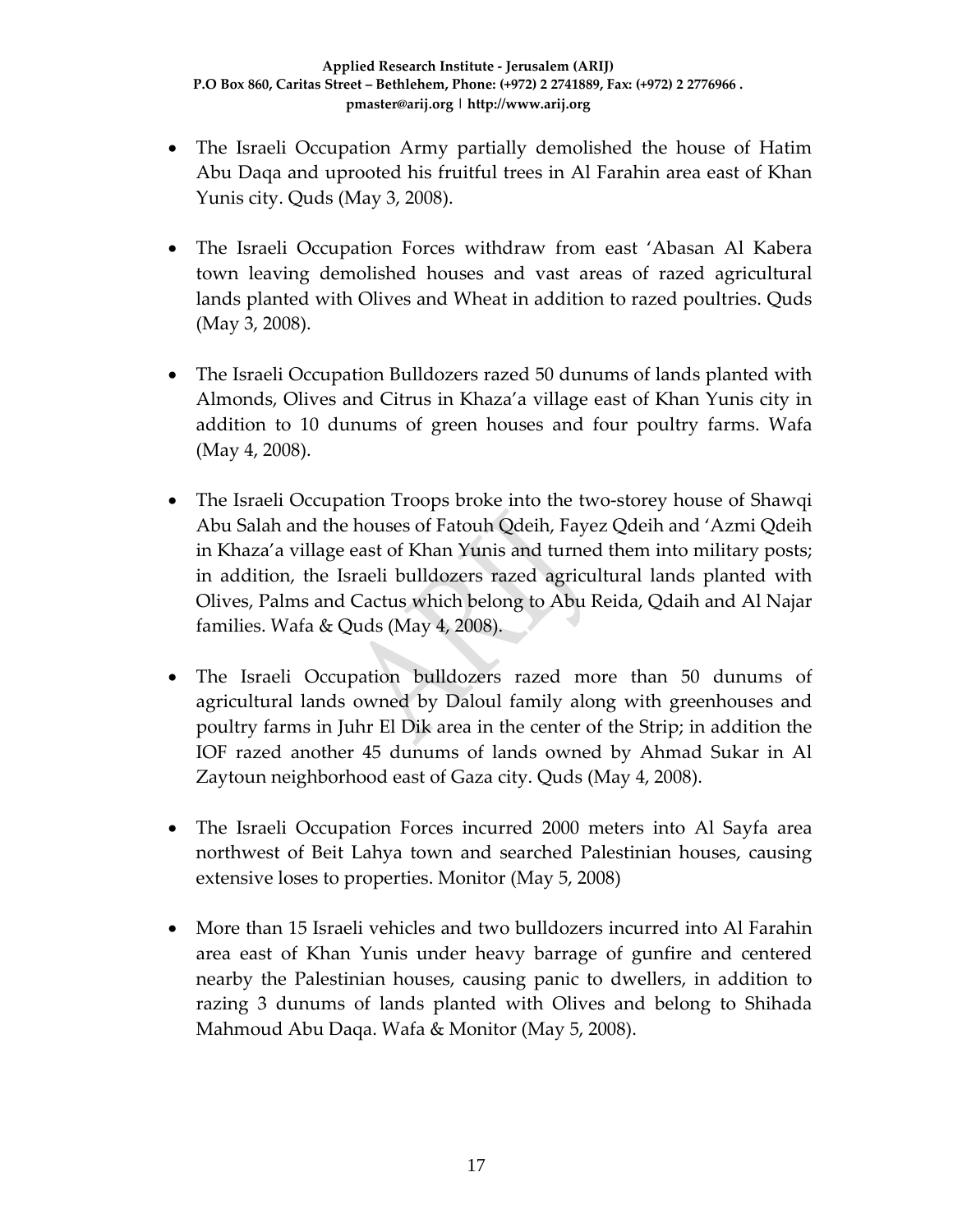- New Israeli plan to erect security built on the eastern borders of the Gaza Strip separating it form the Occupied Territories inside the 1949 Armistice Line (Green Line). Quds (May 5, 2008).
- The Israeli Occupation Army opened fire at the Palestinian houses in 'Ezbat Beit Hanoun north of the Gaza Strip, causing extensive loses to the properties. Wafa (May 5, 2008).
- The Israeli Occupation Forces staged into east of Jabalya town north of the Strip, opened fire at Palestinian houses and razed agricultural lands. Wafa (May 6, 2008).
- The last Israeli incursion into 'Abasan Al Jadeda town east of Khan Yunis caused the demolition of 43 Palestinian houses either completely or partially and razed 327 dunums of agricultural lands in addition to causing severe damages to the infrastructure. Monitor (May 7, 2008)
- The IO tanks shelled on the house of Tawfiq Abu It'ameh in 'Abasan Al Jadeda town east of Khan Yunis Governorate and caused extensive loses to the properties; in addition, the Israeli troops took over several numbers of houses in the town, among which, the house of 'Attiya Al Daghma was known and turned it into military sites. At the time, the Israeli occupation bulldozers continued razing tens of dunums of agricultural lands planted with Olives, Citrus, Wheat and Almonds owned by Al Daghma, Abu 'Arafat and Abu Shahin families. Wafa (May 7, 2008).
- The Israeli Occupation Forces demolished five houses belonging to Abu T'ama, Al Daghma and Al Qara families in 'Abasan Al Jadeda town. Wafa (May 7, 2008).
- The Israeli Occupation Army shelled on the house of Martyr Yasir 'Asfour east of 'Abasan Al Jadeda town, causing loses and damages. Quds (May 8, 2008).
- The IOF opened fire at Palestinian houses in Al Farahin area east of Khan Yunis Governorate, causing damages to houses and set fire into tens of dunums of lands planted with Wheat. Quds (May 9, 2008).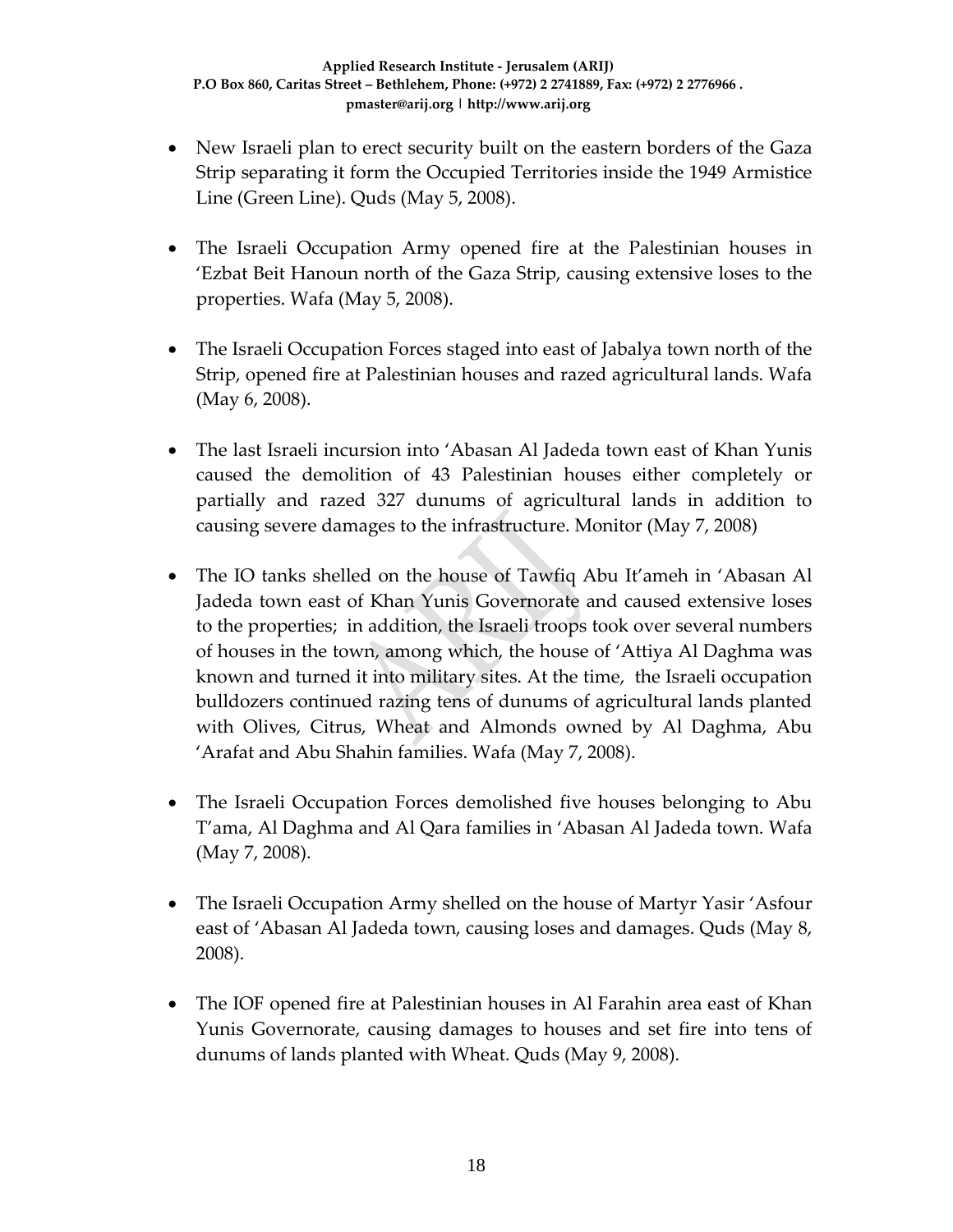- The Israeli Occupation bulldozers incurred into Khuza'a town east of Khan Yunis city and razed vast areas of agricultural lands and green houses. Wafa (May 10, 2008).
- The Palestinian Ministry of Agriculture assured that the Israeli Army set fire into 300 dunums of lands cultivated with Wheat in 'Abasan Al Jadeda town. Arabs48 (May 11, 2008).
- The Israeli Occupation Army opened fire at Palestinian houses in Al Shuka town and around Gaza International Airport, causing severe loses. Wafa (May 12, 2008).
- Tens of Israeli vehicles staged into Khuza'a town east of Khan Yunis Governorate and opened fire at Palestinian houses. Wafa (May 13, 2008).
- Several numbers of Israeli missiles were shelled on three Palestinian houses in Riyad Al Salhin neighborhood east of Jabalya refugee camp, causing extensive loses and damages to the nearby houses. Monitor (May 14, 2008)
- The Israeli Occupation Bulldozers razed more than 225 dunums of agricultural lands planted with Citrus, Almonds, Barley and Wheat along with 41 green houses, agricultural rooms and 150 bee hives in Khuza'a town east of Khan Yunis owned by Iqdah, Abu T'ameh, Abu Irjeleh, Abu Daqa, 'Amish and Radwan families. Wafa & Quds & Monitor (May 14, 2008).
- The Israeli Occupation Bulldozers incurred 200 meters into lands planted with Wheat and Barley in Al Farahin area east of Khan Yunis. Wafa (May 15, 2008).
- The Israeli Occupation Army staged into Al Jaradat & Al Iskan areas and around Gaza International Airport razed vast areas of agricultural lands, green houses and poultry farms which belong to Shalouf, Al Haj, Jabr and Abu 'Ajaj families, causing severe loses. Monitor (May 17, 2008)
- The Israeli Occupation Forces staged into Al Shuka area east of Rafah city and razed 8 dunums of agricultural lands and destroyed a huge poultry farm in Rafah. Maan News (May 17, 2008).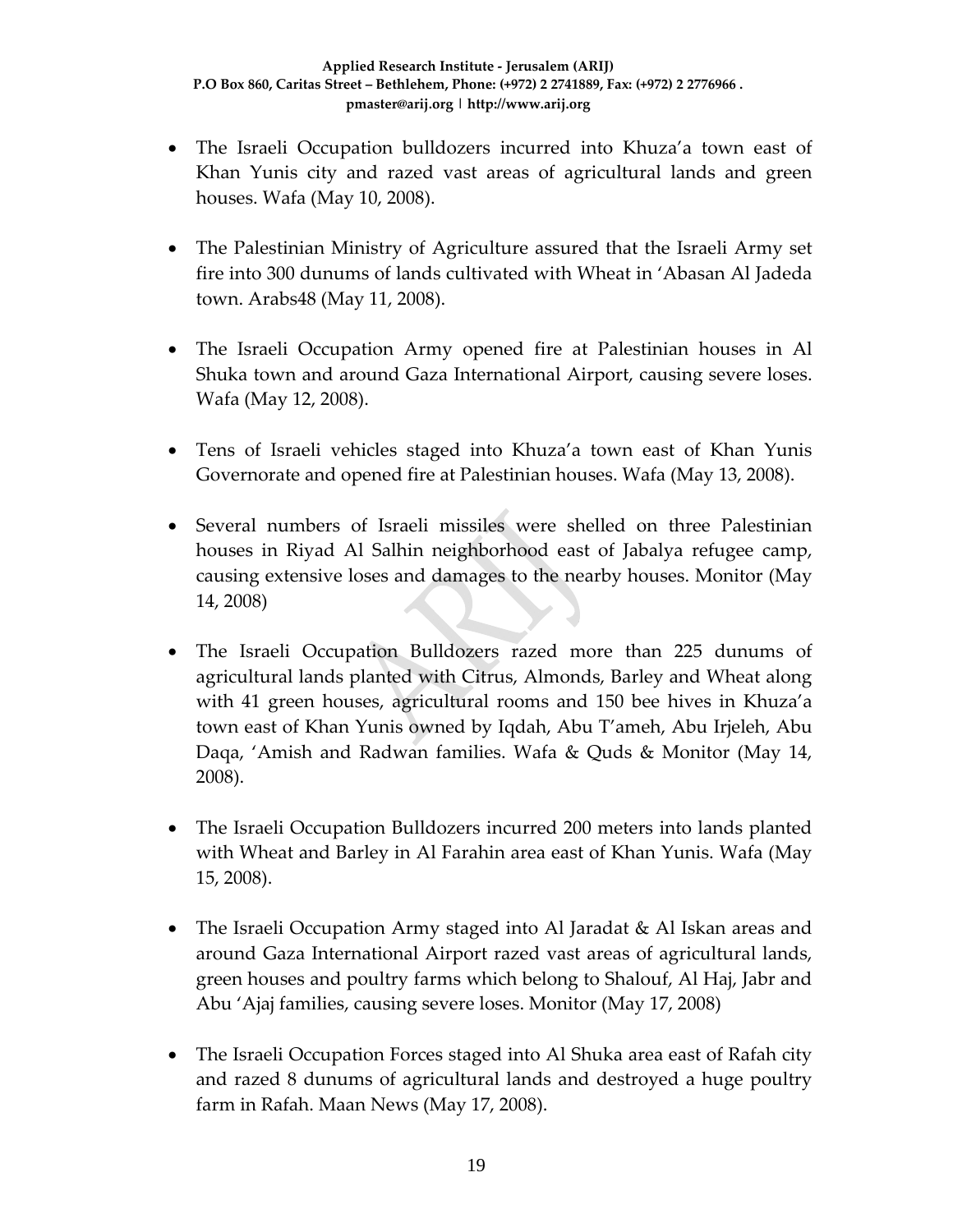- The IOF opened fire at Palestinian houses in Al Farahin village east of Khan Yunis, causing damages and loses. Wafa (May 17, 2008).
- The Palestinian Ministry of Agriculture assured that total loses of the destroyed poultry farms in Al Shuka area east of Rafah reached \$ 1.5 millions due to the Israeli incursion to the area. Quds (May 19, 2008).
- The Israeli Occupation Bulldozers staged into the northeast of Rafah, razed agricultural lands planted with Olives, razed green houses and destroyed infrastructure and water wells. Wafa (May 20, 2008).
- The Israeli Occupation Forces opened fire at Palestinian houses east of Al Zaytoun neighborhood southeast of Gaza city and caused damages. Wafa (May 20, 2008).
- The IOF shelled on the house of Jiyab Abu Al Jidyan in Bir Al Na'ja area west of Beit Lahya town and caused damages to properties. Monitor (May 21, 2008)
- The Israeli bulldozers invaded 700 meters into the eastern part of Al Bureij refugee camp and razed vast areas of agricultural lands. Quds (May 21, 2008).
- The Israeli Occupation Army opened fire at Palestinian houses in 'Abasan Al Jadeda and Al Farahin areas east of Khan Yunis, causing damages. Wafa (May 21, 2008).
- The Israeli Occupation Forces demolished a house owned by Abu Msamih family, destroyed water wells and took over several numbers of houses and Qisariya School turning them into military sites in Johr El Dik area southeast of Gaza city. Among owners, the following were known: Khaled Al 'Ewidat, Mansour Abu 'Etawy, the Municipality of Wadi Gaza and the Cultural Center. Wafa & Quds (May 22, 2008).
- The Israeli Occupation Bulldozers demolished a Palestinian house and razed agricultural lands in the eastern parts of Khan Yunis south of the Gaza Strip. Maan News (May 23, 2008).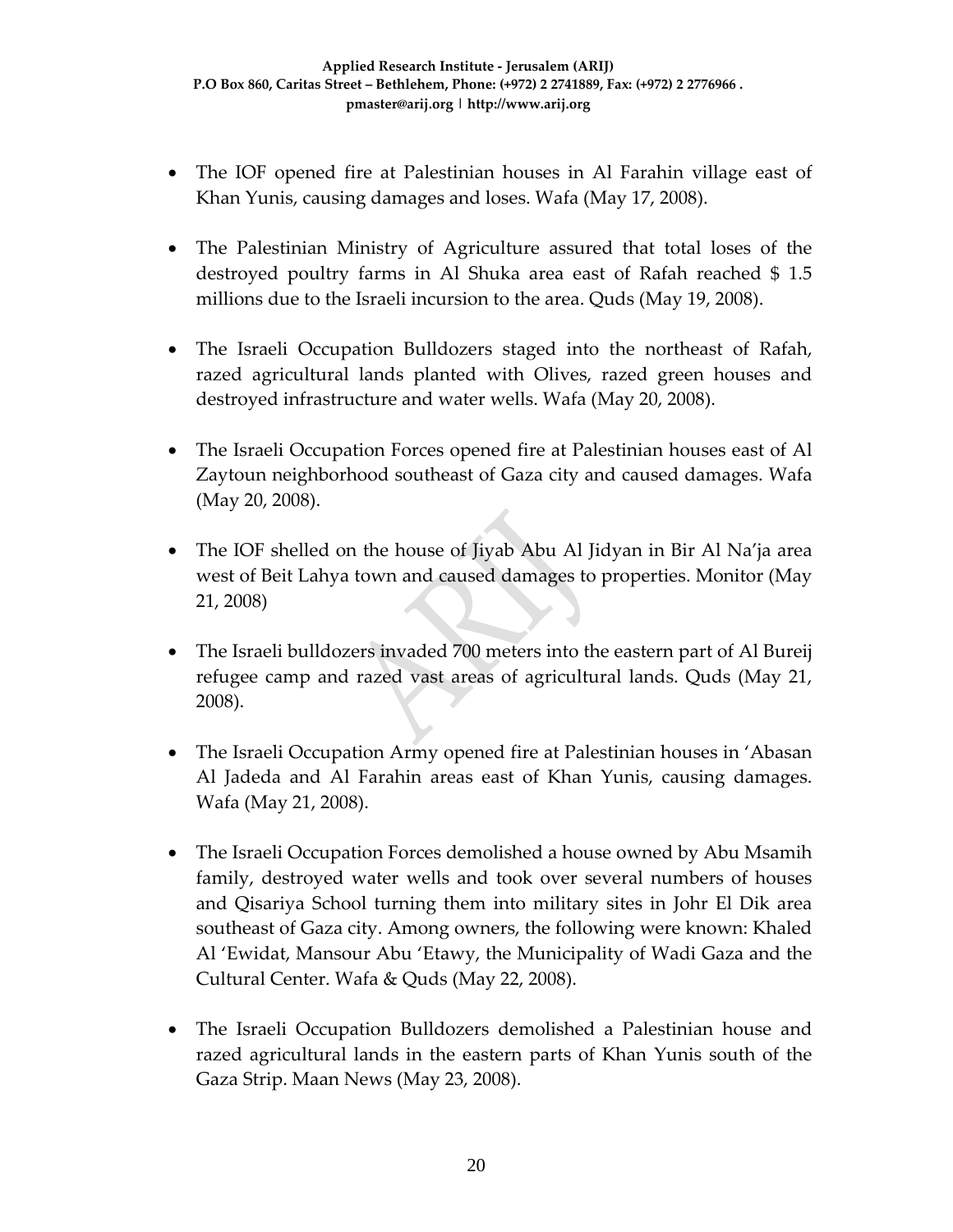- The IOF staged into Al 'Imour area east of Khan Yunis and destroyed a cement factory owned by Abu Daqa family and razed vast areas of agricultural lands and farms. Quds (May 24, 2008).
- The Israeli Occupation Bulldozers staged into Al Shaja'iya neighborhood east of Gaza Governorate and demolished three Palestinian houses. Quds (May 25, 2008).
- The Israeli Occupation Bulldozers incurred into Sufa and Al Fukhary areas east of Rafah and razed vast areas of agricultural lands and properties. Quds (May 29, 2008).
- The Israeli Occupation Forces took over several numbers of Palestinian houses in Al Farta area east of Beit Hanun north of the Strip, destroyed properties and turned them into military sites. Among owners, the following were known: Al Kafarneh, Hamad, Al Masry, Wahdan and Al 'Adesy families. In addition, the IO tanks razed lands and water wells which belong to Al Masry, Al Kafarneh, Al Fara and Sharab families. Wafa (May 29, 2008).
- The Israeli Occupation Bulldozers incurred into Abu Safiya area east of Jabalya town north of the Strip and razed agricultural lands owned by Al Walayda, Abu Safiya and Abu Sil'a families. Quds (May 31, 2008).

### **Israeli Violations in Tulkarm Governorate**

- The Israeli Occupation Army staged into Far'un village south of Tulkarm city and searched the houses of Radwan 'Attiya, Muhammad Wafiq Omar, Baher Samih Odwan, Hamza 'Abed El Fatah and Ahmad Anwar. Wafa (May 4, 2008).
- The Israeli Occupation Forces erected temporary checkpoint on the main entrance of 'Alar town north of Tulkarm city and detained residents for hours. Wafa (May 12, 2008).
- The IOF erected temporary checkpoint on the entrance of Baqa Al Sharqiya village north of Tulkarm city and restricted Palestinians access in and out of the village. Wafa (May 13, 2008).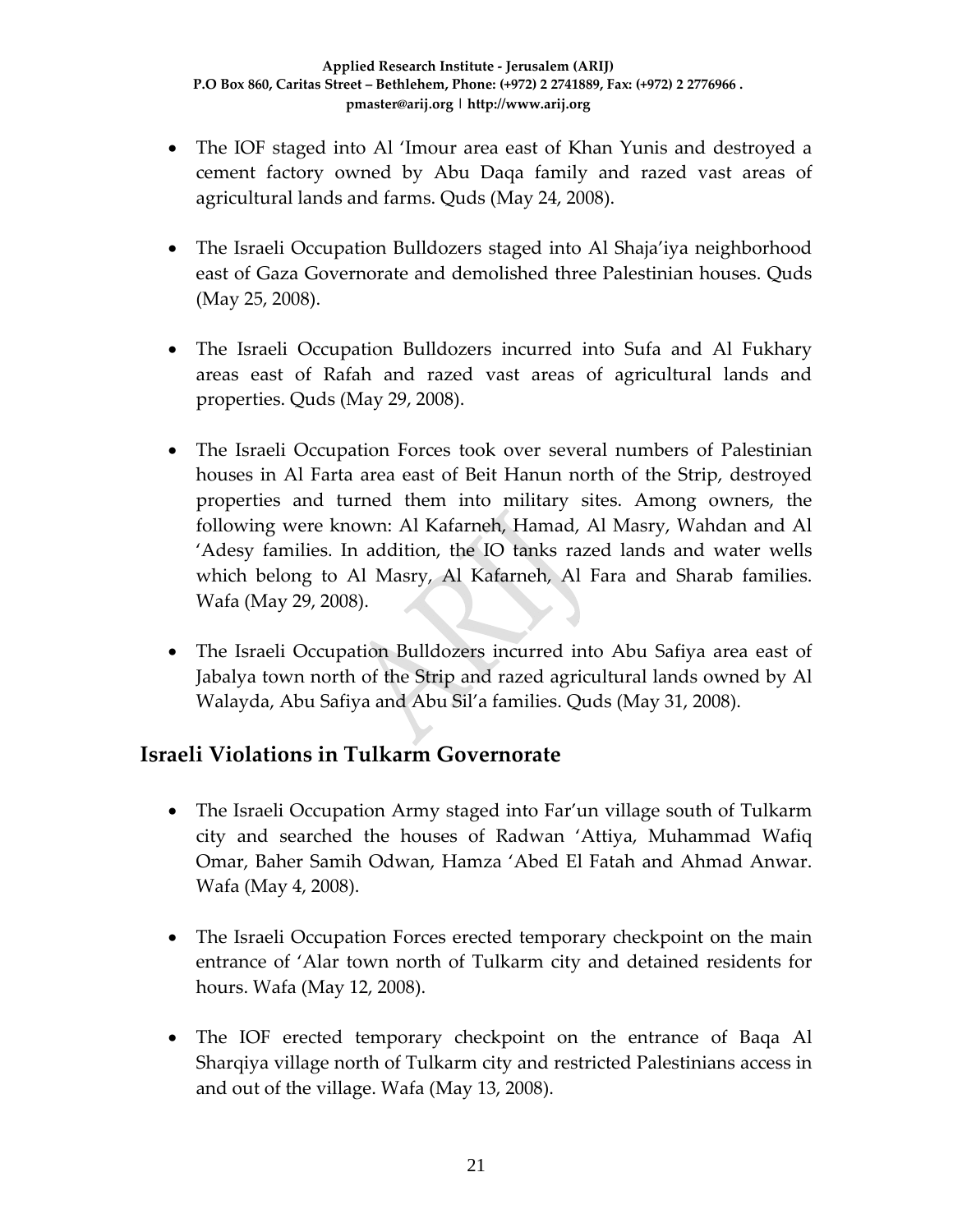- The Israeli Forces manning 'Enav checkpoint east of Tulkarm city detained Palestinians residents and barred them from accessing their destinations. Wafa (May 20, 2008).
- The Israeli Occupation Forces invaded Sayda town north of Tulkarm city and searched the houses of Samir Yousef Al Ashqar, Bilal Yousef 'Ajaj and Yasir Sadiq 'Ajaj. Wafa (May 21, 2008).
- The Israeli Occupation Forces closed 'Enav checkpoint east of Tulkarm city and barred Palestinian movement. Wafa (May 21, 2008).
- The IOF staged into Far'oun and Irtah outskirts in Tulkarm city and aggressed on the house of Rami Talal Al Shinar, causing loses. Wafa (May 30, 2008).

## **Israeli Violations in Salfit Governorate**

- The Israeli settlers of Ariel freed wild pigs into the agricultural lands planted with Wheat, Barely and Apples owned by Khalil Omran and 'Abed El Hadi M'ale in the areas surrounding Salfit city, causing extensive loses. Wafa (May 19, 2008).
- The IOF closed the northern entrance of Salfit city with earth mounds and cement blocks under the pretext of being close to Ariel settlement. Wafa (May 30, 2008).

# **Israeli Violations in Territories inside the 1949 Armistice Line (Green Line)**

- The Israeli Occupation Bulldozers demolished an Auto Exhibition owned by 'Anad Hamdan in Kufr Kana under the pretext of being unlicensed. Quds (May 1, 2008).
- The Israeli Minister of Defense Ehud Barak agreed on constructing five new water projects in the settlements of Talmon near Ramallah, Ma'aleh Adumim, ElKana, Ariel and Qiryat Arba'. Quds (May 2, 2008).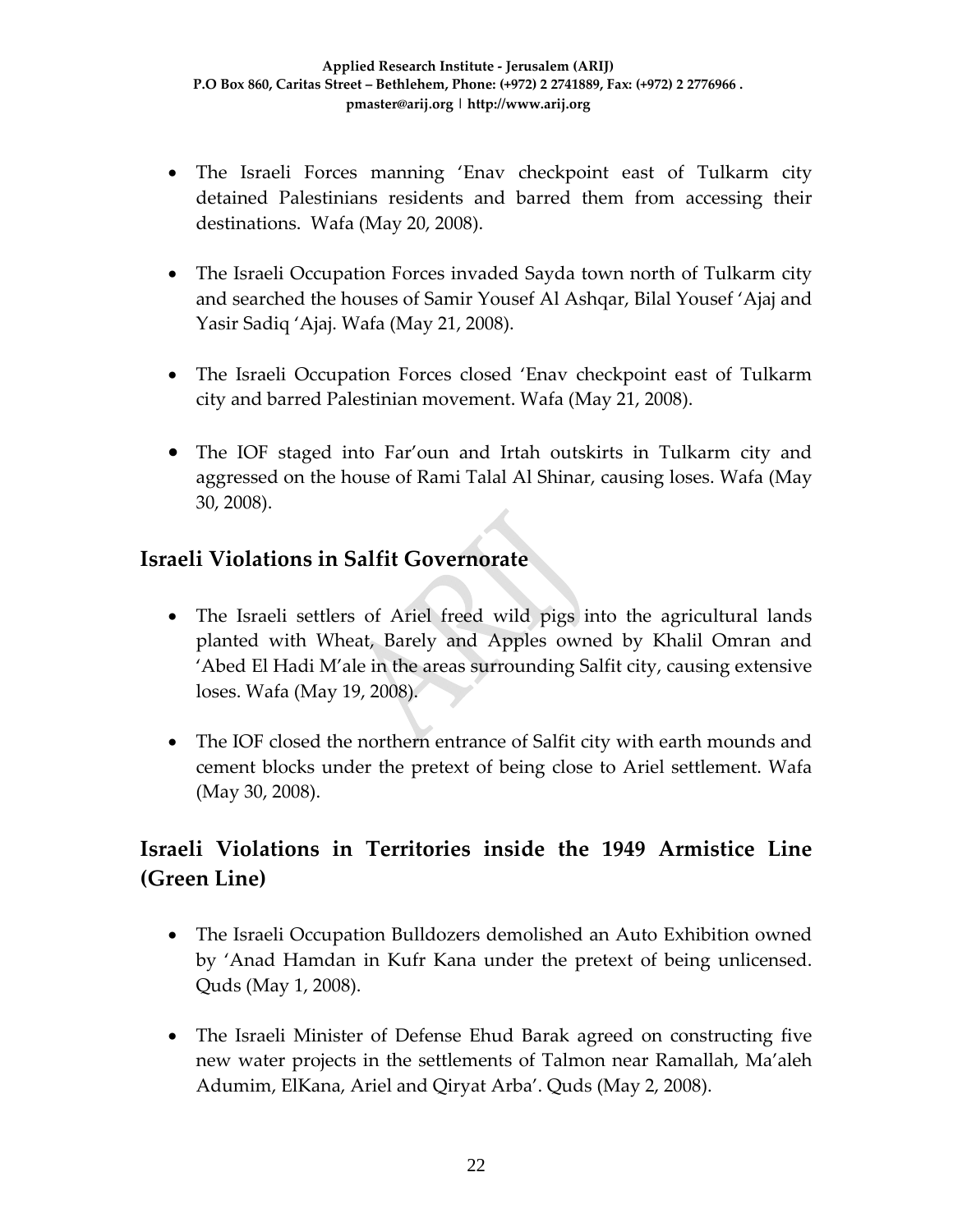- The Israeli Land Administration announced about new tenders to construct 400 new housing units on 300 dunums of lands in Kitsarin settlement in the Golan Heights in an attempt to settle the evacuees of Gaza Strip; in addition, construction started to build new touristic village in Alone Habishan settlement in the Golan in order to attract tourists. Quds (May 3, 2008).
- Four hundred new immigrants from all over the world arrived to Israel as part of "Aliyah Day", which was marked by the Jewish Agency and the Absorption Ministry. The immigrants will settle in 50 different cities throughout Israel. Ynet News (May 6, 2008).
- A Jewish right-wing organization called 'Land of Israel Faithful' plans to rebuilt five evacuated outposts in the West Bank (Shevut Ami near Kedumim, Giv'at Ha'or near Beit El, Nizar near Alon Shevut, Maoz Ister near Kokhav Hashahar and Gevory Hevron between Hebron and the Ibrahime Mosque); the organization will also construct eight new outposts in the West Bank: (Rekhes Migron east of Migron outpost, Kida Rekhes‐ Orot near Shuvut Rachel settlement, Giv'at Hanate'ot south of Hebron Mountain, Rekhes Ma'a lot Halhul south of Karmi Zur, Reches Mevaseret Adummim in the E‐1, Reches Kol Zion near Shilo settlement, Rekhes Sela' between the outpost of Havat Gil'ad and Yizhar and Rekhes Ha'etm in Gush Eztion bloc and not far from Efrat) Haaretz & Eretzil (May 8, 2008).
- The Israeli Occupation forces restricted Palestinian movement on the main roads connecting the northern parts of the West Bank with its south. The IOF erected temporary checkpoint on Beit Lid junction east of Tulkarm city and another one on Jit‐ Sura junction leading to Nablus and Qalqiliya cities and detained residents for long hours. Wafa (May 13, 2008).
- Shas chairman Eli Yishai announced that the US Presidents George W. Bush gave Israel the green light to implement several numbers of building projects in Betar 'Illit and Qiryat Sefer (Modi'in 'Illit) settlements. Quds (May 15, 2008).
- The Israeli Occupation Authorities demolished 11 tents and 6 animal sheds owned by Al Talalqa family in Tawil Abu Grul village in the Negev. Wafa (May 20, 2008).